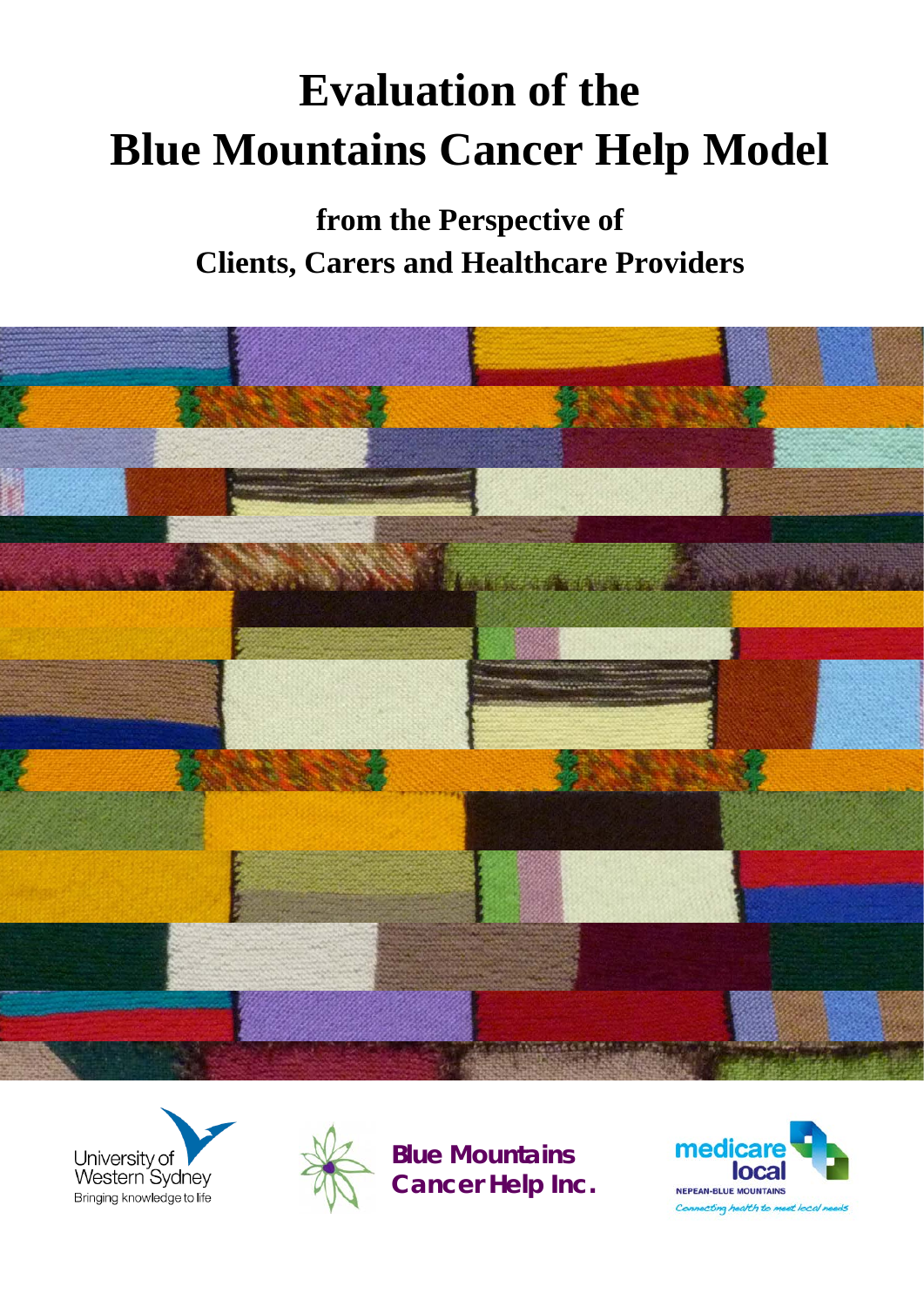#### **Authors:**

Ilse Blignault, Louise McDonnell, Diana Aspinall, Annette Barron, Robin Thomas, Annette Wickens & Robyn Yates ISBN: 978-0-646-92349-9

#### **Suggested citation:**

Blignault I, McDonnell L, Aspinall D, Barron A, Thomas R, Wickens A & Yates R (2014). *Evaluation of the Blue Mountains Cancer Help Model from the Perspective of Clients, Carers and Healthcare Providers*. Penrith, NSW: Nepean-Blue Mountains Medicare Local.

#### **Available online at:**

**[www.nbmml.com.au](http://www.nbmml.com.au/)** and **[www.cancerhelp.net.au](http://www.cancerhelp.net.au/)**

#### **Any enquiries or comments regarding this report should be directed to:**

Ms Sheila Holcombe at Nepean-Blue Mountains Medicare Local Suite 5B, Level 1 61–79 Henry St Penrith, NSW 2750 **or**  Ms Robyn Yates at Blue Mountains Cancer Help Cnr Gang Gang & Lurline Streets Katoomba, NSW 2780 Tel: 02 4782 4866 Email: [robyn@cancerhelp.net.au](mailto:robyn@cancerhelp.net.au)

Nepean-Blue Mountains Medicare Local gratefully acknowledges the financial and other support from the Australian Government Department of Health, which funded this project.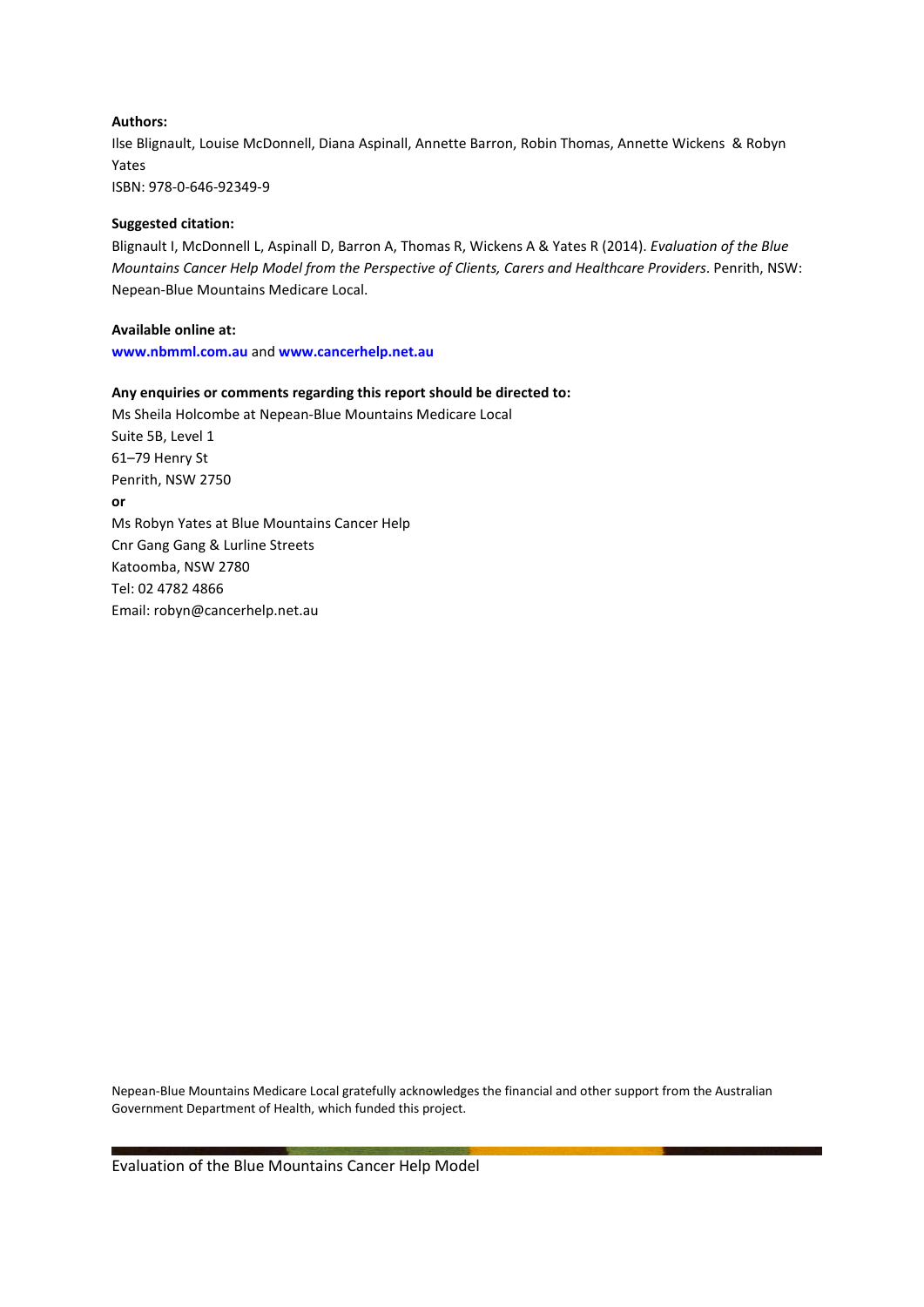# **Contents**

| <b>Acknowledgements and Contributions</b>       | 2  |
|-------------------------------------------------|----|
| Preface - A consumer's story by Annette Wickens | 3  |
| <b>Executive Summary</b>                        | 5  |
|                                                 |    |
|                                                 |    |
|                                                 |    |
| <b>Introduction</b>                             | 9  |
|                                                 |    |
|                                                 |    |
| <b>Approach and Methods</b>                     | 11 |
|                                                 |    |
|                                                 |    |
|                                                 |    |
| <b>Results</b>                                  | 13 |
|                                                 |    |
|                                                 |    |
|                                                 |    |
|                                                 |    |
|                                                 |    |
|                                                 |    |
|                                                 |    |
|                                                 |    |
|                                                 |    |
|                                                 |    |
| <b>Discussion</b>                               | 26 |
|                                                 |    |
|                                                 |    |
|                                                 |    |
| <b>References</b>                               | 30 |
| Glossary                                        | 31 |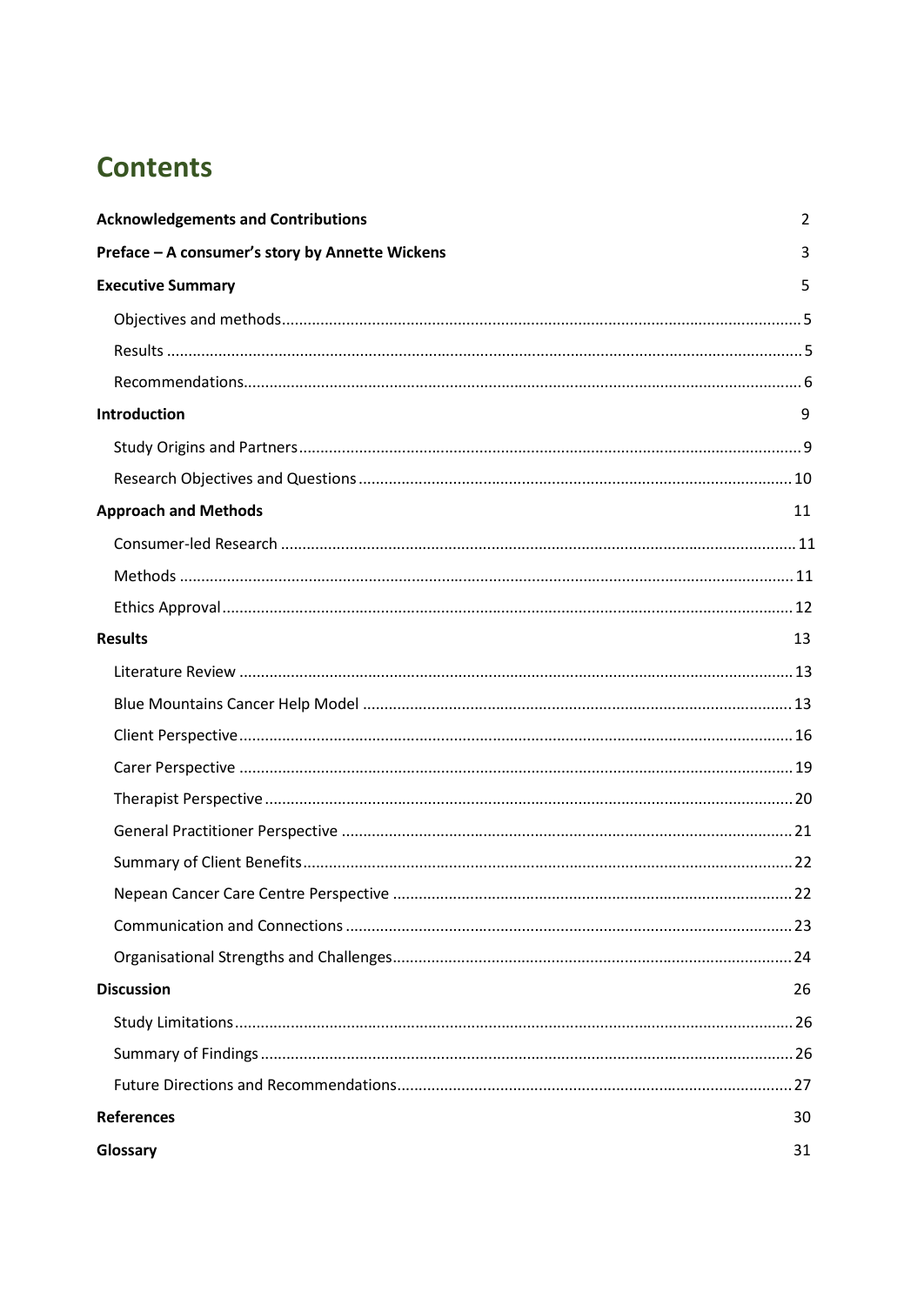# **Acknowledgements and Contributions**

This evaluation of the Blue Mountains Cancer Help (BMCH) model is a consumer-led research project that was funded by the Nepean-Blue Mountains Medicare Local (NBMML), a not-for-profit primary health organisation dedicated to supporting health services for our local community. NBMML gratefully acknowledges the financial and other support from the Australian Government Department of Health. The University of Western Sydney was the academic research partner. Nepean Cancer Care Centre joined the study as a collaborating site. BMCH members and staff played an active role throughout the project.

We acknowledge the contributions made by the Steering Committee: Ms Diana Aspinall, NBMML Director and long-standing health consumer activist; Ms Robyn Yates, BMCH Chief Executive Officer and founder; Dr Ilse Blignault, University of New South Wales School of Public Health and Community Medicine; Dr Louise McDonnell, University of Western Sydney General Practice Department; Professor Jenny Reath, Peter Brennan Chair of General Practice, School of Medicine, University of Western Sydney; Ms Annette Wickens and Ms Elaine Holman, BMCH consumer representatives; Mr John Stubbs, Chief Executive Officer of CanSpeak; and Ms Carolyn Hodge from NBMML.

We also acknowledge the Nepean Blue Mountains Local Health District, NBMML's partner in the Joint Consumer Engagement Strategy for the Nepean Blue Mountains, for their assistance in gaining ethics approval for the research and engaging the Nepean Cancer Care Centre.

The research staff comprised Ms Robin Thomas, Research Officer, and Ms Annette Barron, Research Assistant/Consumer Liaison. Dr Catherine Mason was the lead investigator at the Nepean Cancer Care Centre. Mr Andrew Warrilow from NBMML assisted with drafting the report.

Special thanks must be given to the many BMCH volunteers without whose contributions this study would not have been completed and the day-to-day running of the organisation would not be possible. In particular, Ms Sally Ireland who assisted with preparations for the research workshop and Ms Viviane Blake who designed the report cover. The colourful pattern is based on hand-knitted and crocheted rugs donated to BMCH by members of Springwood Red Cross and others. These rugs are treasured by BMCH clients as a tangible element of the care and support they receive.

Last but not least, we acknowledge the BMCH members and others who took part in the surveys, interviews and focus groups, and all the stakeholders who attended the research workshop.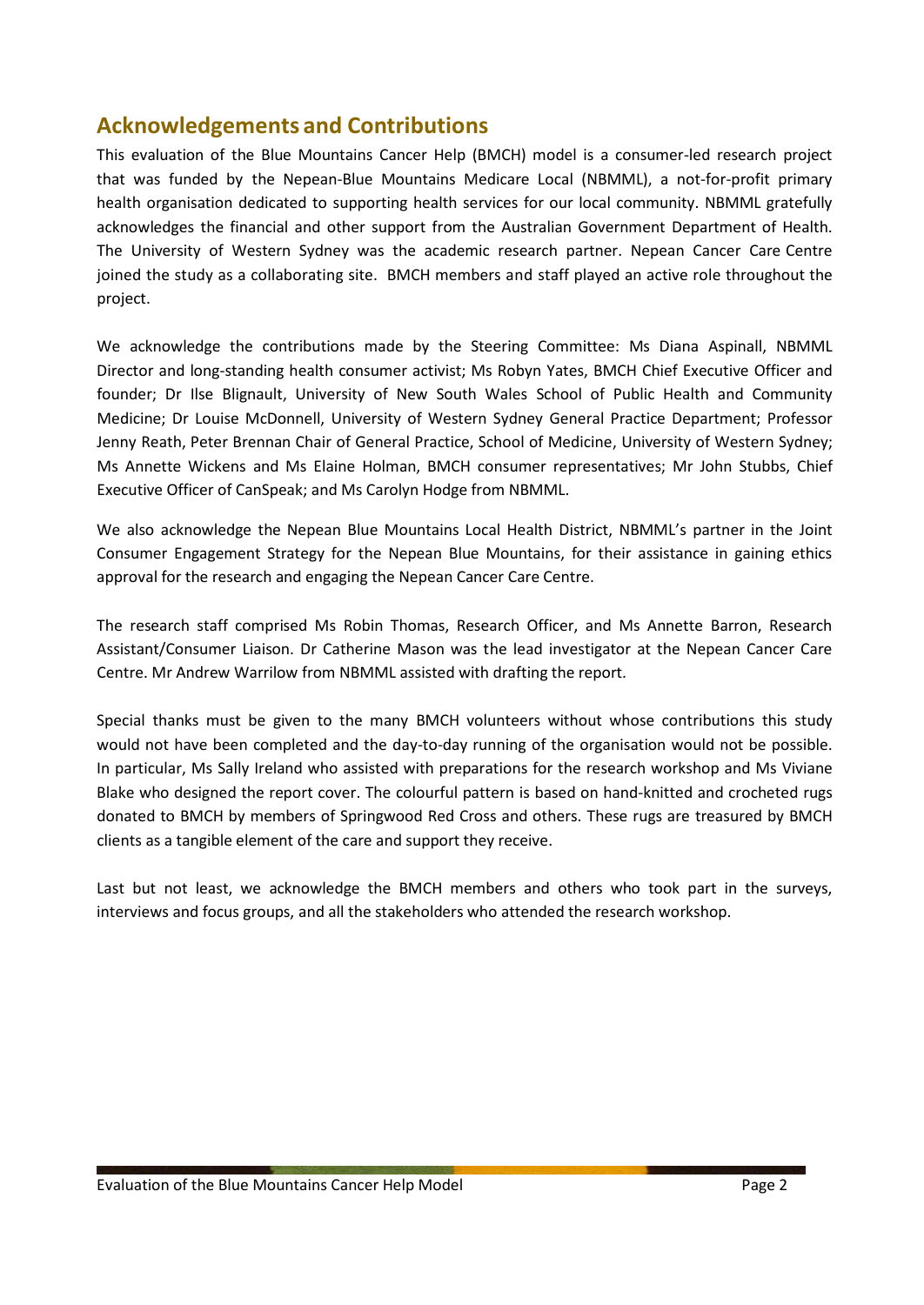# **Preface – A consumer'sstory by Annette Wickens**

I was diagnosed with cancer in late 2007. I was a self-proclaimed "super woman", a wife and mother of four children running my own business. I led an extremely busy life. Most of 2008 was a blur of surgeries and treatments. I am an accountant, "a numbers person" as my oncologists noted, and this helped them tailor their discussions of what became my treatment plan. I always remember how fortunate I was to have such a great team of clinicians. Each treatment was crossed off my list with great anticipation. I was one step closer to putting this nightmare behind me.

In 2008 I also became a member of Blue Mountains Cancer Help (BMCH) and was able to link into the wholistic, ongoing model of care and support that is the focus of this project. The cancer diagnosis had a life-changing impact for both me and my family. I've realised the experience was not only my own cancer journey, but my family's journey. The effect of my cancer diagnosis in those early years on family dynamics was very distressing. "Awareness" and "acceptance" are the words we use now, but for a long while we were living a nightmare. The whole experience has given us confidence and I feel some relief that my children, who now live in different parts of the world, learnt such valuable lessons at such a young age. We know they have qualities such as strength, resilience, compassion and wisdom to draw on to help them get through their own life challenges. Most importantly, we know as a family that we are still connected and there for each other no matter what. We are ever so grateful for this and celebrate whenever we are together.

I am fortunate to have such a sensitive and caring family around me, for others it's a different story. As a community, I believe we should be looking at supporting our neighbours and friends who aren't so lucky. Blue Mountains Cancer Help is one such community organisation that is doing this.

Being a survivor of cancer is part of the journey. Finding a "cure" for cancer will not take away the issues surrounding "diagnosis" and "survivorship". We need to look beyond the medical model and find out what we can do to help ourselves. I personally think an integrative and wholistic approach is great as it allows for taking some active control over that "curve ball" you have been thrown. It felt good to have some assistance in helping with the side effects of chemotherapy, radiotherapy and surgeries. The nurturing hands of the therapist in reflexology sessions were so comforting. I also was able to relax my "overly-anxious" mind from the fear and distress of what was happening and to get some gentle stimulation of my lymphatics which had to be valuable.

Nearly seven years later, I am still able to avail myself of the subsidised therapies offered by BMCH. Every day I see the physical effects of my cancer and treatment—scar tissue damage, low energy levels and cognitive impairment. Stress and fear are things I manage. The opportunity to call a therapist and have acupuncture or lymphatic drainage is wonderful, along with having a chat with someone who understands. I still live a busy life. I've had to adjust and recognise that. At times I am fragile, especially when I am due for my check-ups (the "monkey on my back" as we call it). My plans for the future have changed, and I have learnt to accept the many effects cancer will have on our retirement, but the lessons learned far outweigh this and assist me in maintaining my quality of life. I look different and I see life differently now. I appreciate each day for the simple things such as the beauty of nature. Life is good.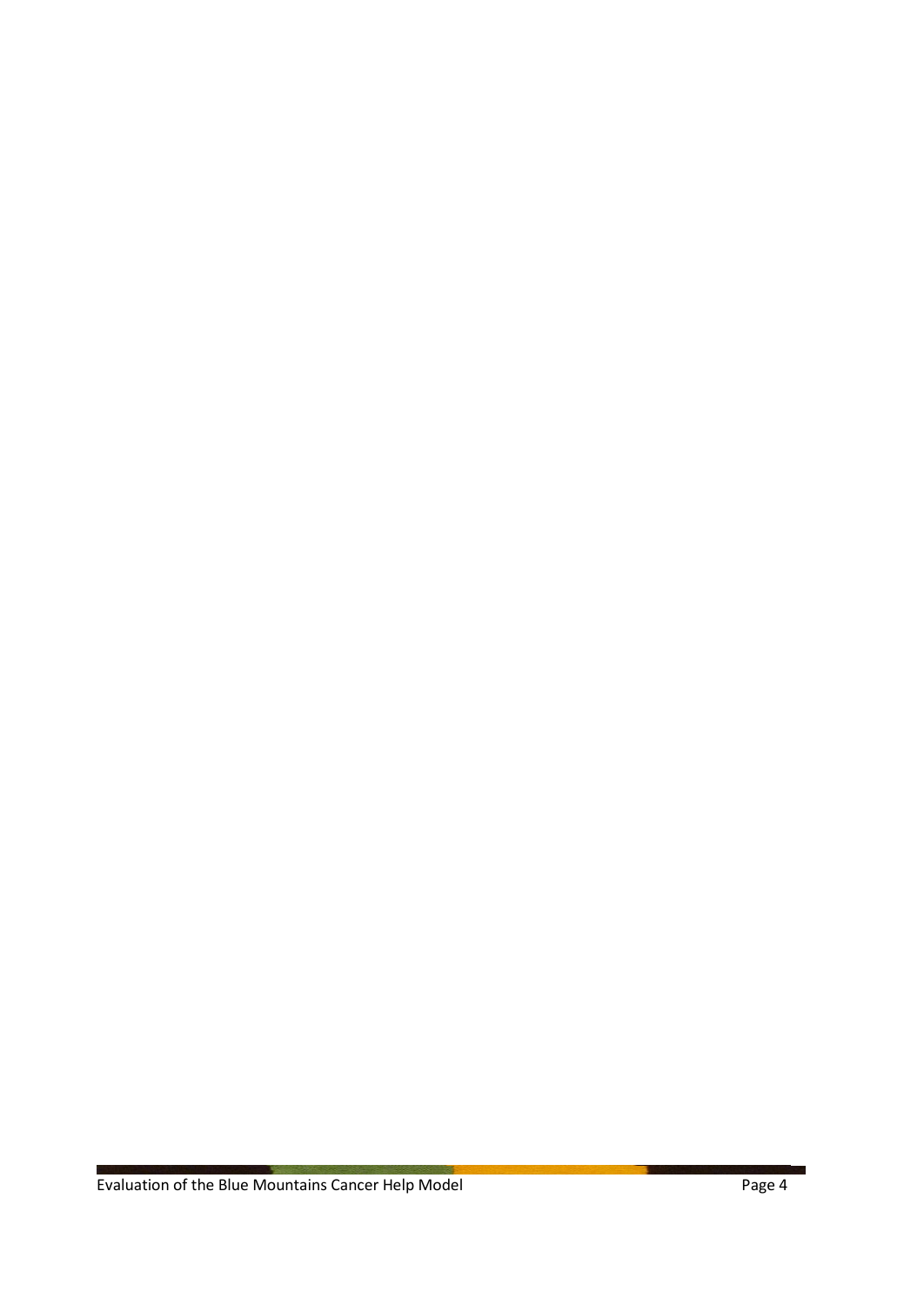# **Executive Summary**

Cancer is a leading cause of the disease burden in Australia and has a major impact on individuals, families and the healthcare system. Cancer control is a national health priority area. With an ageing population and increasing rates of cancer diagnosis and survival, it is important that affordable, effective and safe cancer care and ongoing support is accessible to all Australians who need it.

Blue Mountains Cancer Help is a not-for-profit, community-based cancer support service based in Katoomba, New South Wales. There has been little research and there are few published papers on community-based cancer support services. This consumer-led project provided an opportunity to investigate the contribution of such a service to the wellbeing of people living with cancer and their families, and to identify unmet needs and service gaps in the region.

# **Objectives and methods**

The research partners comprised Blue Mountains Cancer Help (BMCH), Nepean-Blue Mountains Medicare Local (NBMML) and the University of Western Sydney (UWS). Nepean Cancer Care Centre (NCCC) became a collaborating site. Our project objectives were to describe the BMCH model and compare it with other community-based cancer support services; to investigate the experiences of BMCH clients, their carers and BMCH therapists; to explore local healthcare provider views on communitybased cancer support services, BMCH in particular, and identify barriers and facilitators to recommending the service; and to make recommendations for future development of BMCH and community-based cancer support services.

Our research methods included a literature review to place the research into a broader context; a BMCH document analysis; and interviews, focus groups and surveys with BMCH members, general practitioners (GPs) and NCCC staff. Over 200 people shared their experiences and opinions—171 BMCH members (5 directors and staff, 20 therapists, 134 clients and 12 carers), 16 non-member carers, 9 GPs and 23 NCCC staff. To provide early feedback and help develop the final recommendations, NBMML organised a stakeholder workshop which was attended by over 40 clients, carers, therapists, GPs, allied health professionals and specialists.

Consumer members of the research team participated in developing the research plan, devising the survey, interview and focus group questions, interpreting the findings and framing the recommendations, and contributed to the report and conference presentations. Dedicated research staff collected and analysed the data and drafted the report, with input from the university researchers.

# **Results**

The BMCH model has two key components: a service component and a funding component. BMCH is similar in its general philosophy, approach and the types of services offered to other Australian and international community-based cancer support services. The approach is one of wholistic care, acknowledging the need to address the physical, psychological, emotional and spiritual aspects of living with cancer. There is an emphasis on self-management and encouragement to make healthy dietary and lifestyle changes. BMCH activities are largely funded by two opportunity shops, supplemented by membership fees and money raised through special events and from sponsorships, donations and bequests. The organisation both supports and is supported by the local community. The local pool of skilled and dedicated therapists is an enormous asset. Volunteers, many of whom are former BMCH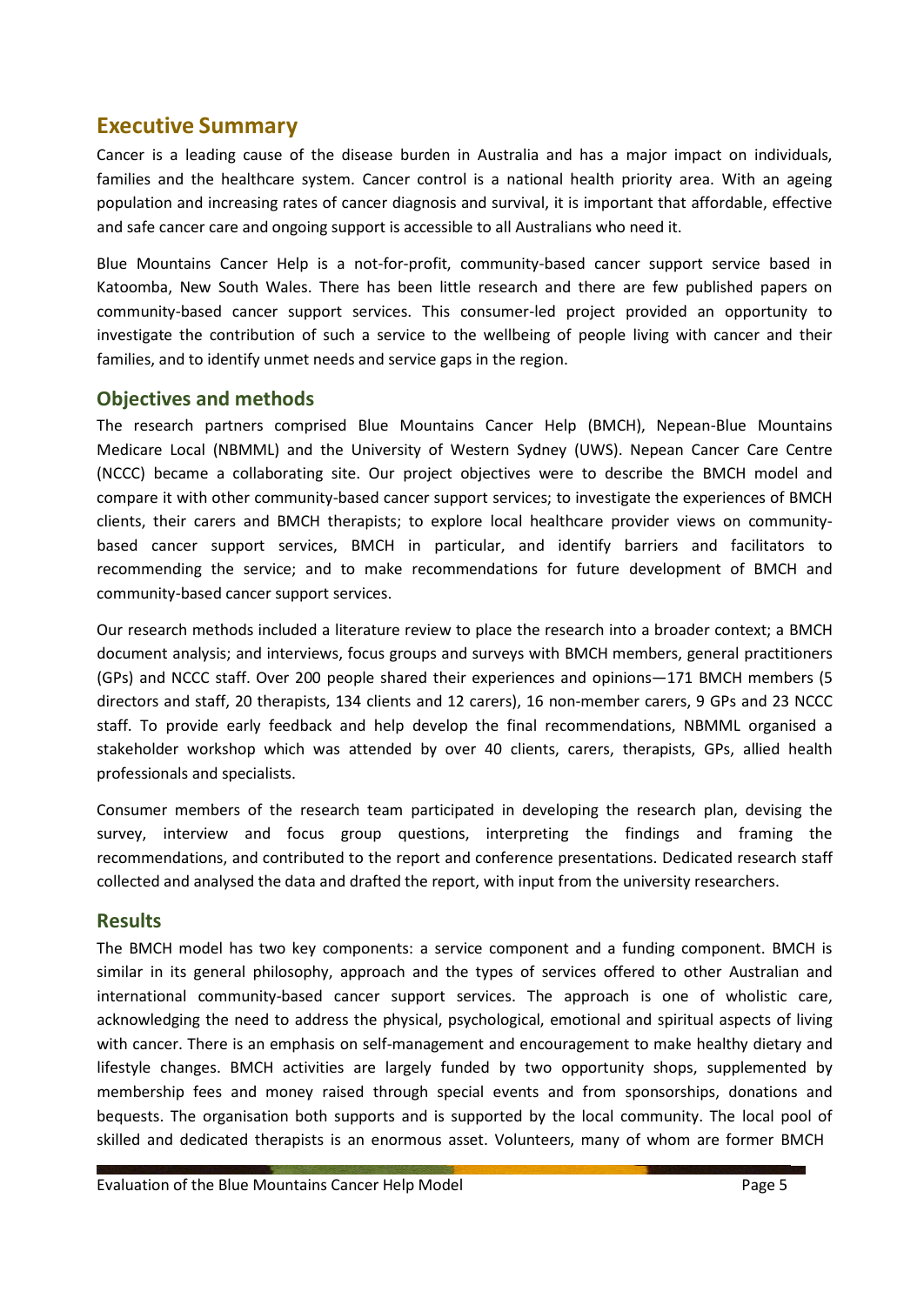clients or their relatives, make a major contribution. For some, their BMCH work is an opportunity to give back to the organisation and community.

Since its establishment in 2005, BMCH has developed into an effective, well-managed organisation, providing a range of services to people living with cancer and their families from a strong local community base. It has become a well-established entity in the Blue Mountains, with steadily increasing demand from people living in the Penrith area. However, the organisation's unique contribution in supporting the 'cancer journey' for clients and carers is not readily recognised by the general public or by health professionals, and it is often confused with the Cancer Council.

Benefits reported by BMCH clients and observed by others included connections and social support, information, access to a range of affordable therapies and programs, symptom relief and stress reduction, self-management skills and coping strategies, increased sense of control and confidence, and positive experiences. The wholistic approach, complementary to medical treatment, was widely appreciated. Carer benefits included support and information, as well as a reduced carer load. Some found their own quality of life was enhanced. Only five clients and one of the carers surveyed reported difficulties or problems; these were to do with distance from home, lack of after-hours groups, the predominance of clients with breast cancer and the small number of male clients.

Roughly half of the healthcare providers who participated in the study—GPs and NCCC staff—were not aware of BMCH. However, when the services and therapies were explained, most could see the potential benefits for their patients and were interested in obtaining more information.

In the BMCH and healthcare provider interviews, and at the stakeholder workshop, improved communication was identified as a key strategy for achieving an integrated model of care for people living with cancer. Communication between BMCH clients and healthcare providers about the use of BMCH services, and between BMCH therapists and healthcare providers, is important to ensure safe and effective treatment and to facilitate coordinated, client-centred care. Our research found an encouragingly high rate of disclosure of complementary therapy use to doctors compared with other Australian studies. All service provider participants—BMCH therapists, GPs and NCCC staff—expressed an interest in greater communication. NCCC staff wanted more information about BMCH and the specific therapies offered.

It is important that local and affordable support is readily available to people diagnosed with cancer and to their families and carers. Access to these services will also depend on healthcare providers being aware of such services and the benefits they offer so they can advise patients appropriately. Evaluations of cancer support services such as this are urgently needed in order to inform both healthcare providers and health service planners of the outcomes.

### **Recommendations**

After nine years, BMCH has reached a critical stage. Organisational strengths include a supportive environment and the quality and commitment of the people involved. The challenge for the future is to grow the organisation through the identification of sustainable funding and infrastructure support whilst retaining the core elements of the model and keeping services affordable for all members. The following recommendations are based on the evaluation findings and discussions by stakeholders at the research workshop.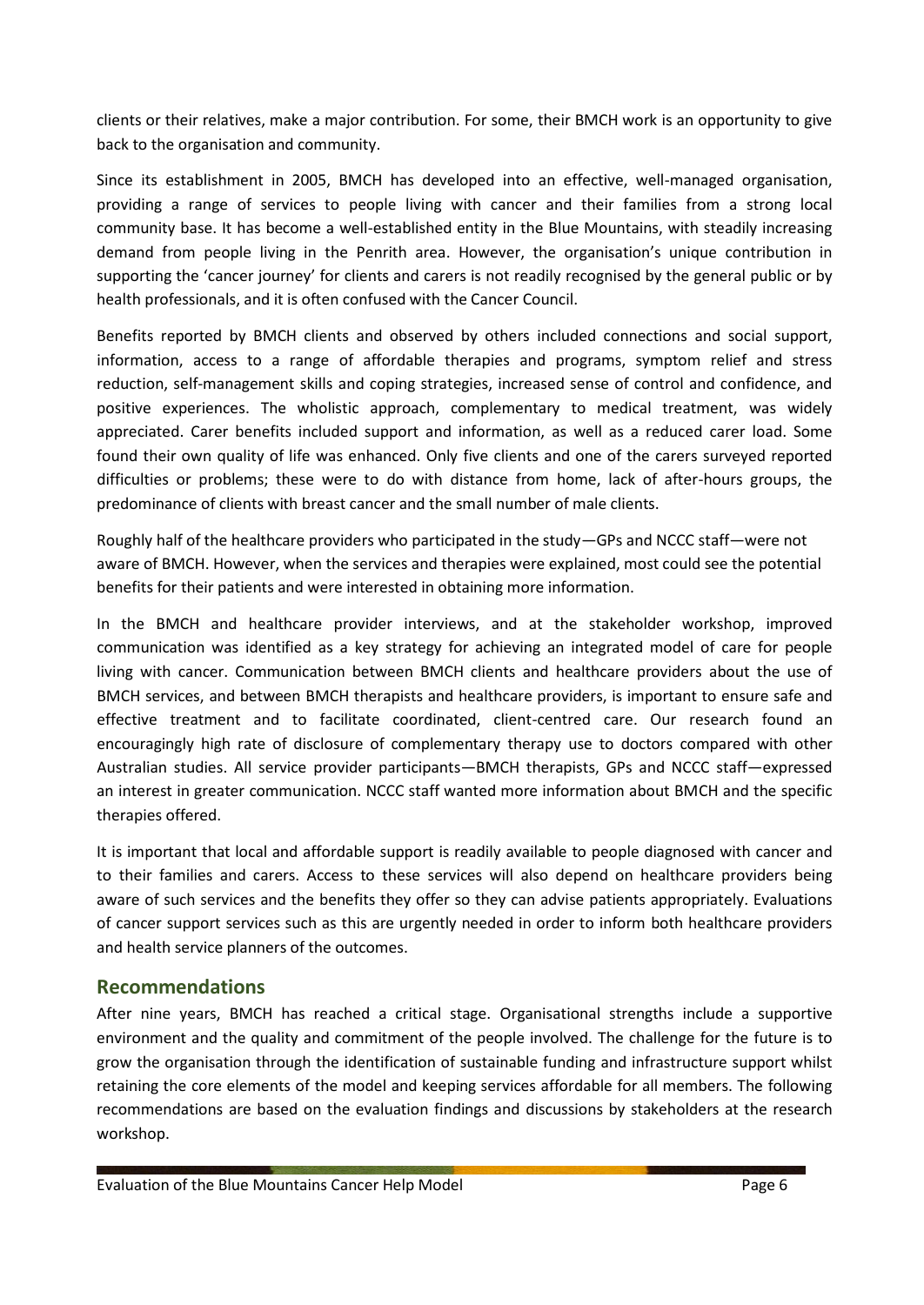- 1. Use these evaluation findings to promote the benefits of community-based cancer support services and to advocate in the broader cancer environment for increased resources and funding to deliver safe, effective and wholistic services for all people living with cancer.
- 2. Improve awareness and knowledge of BMCH amongst local healthcare providers.
- 3. Develop strategies to improve communication between BMCH therapists and local healthcare providers and to support coordinated, client-centred care.
- 4. Develop strategies to promote BMCH to clients and carers by building brand awareness in the local community, including ways to engage more male clients and carers.
- 5. Promote consumer-driven health research and consumer involvement in all primary healthcare research and evaluation.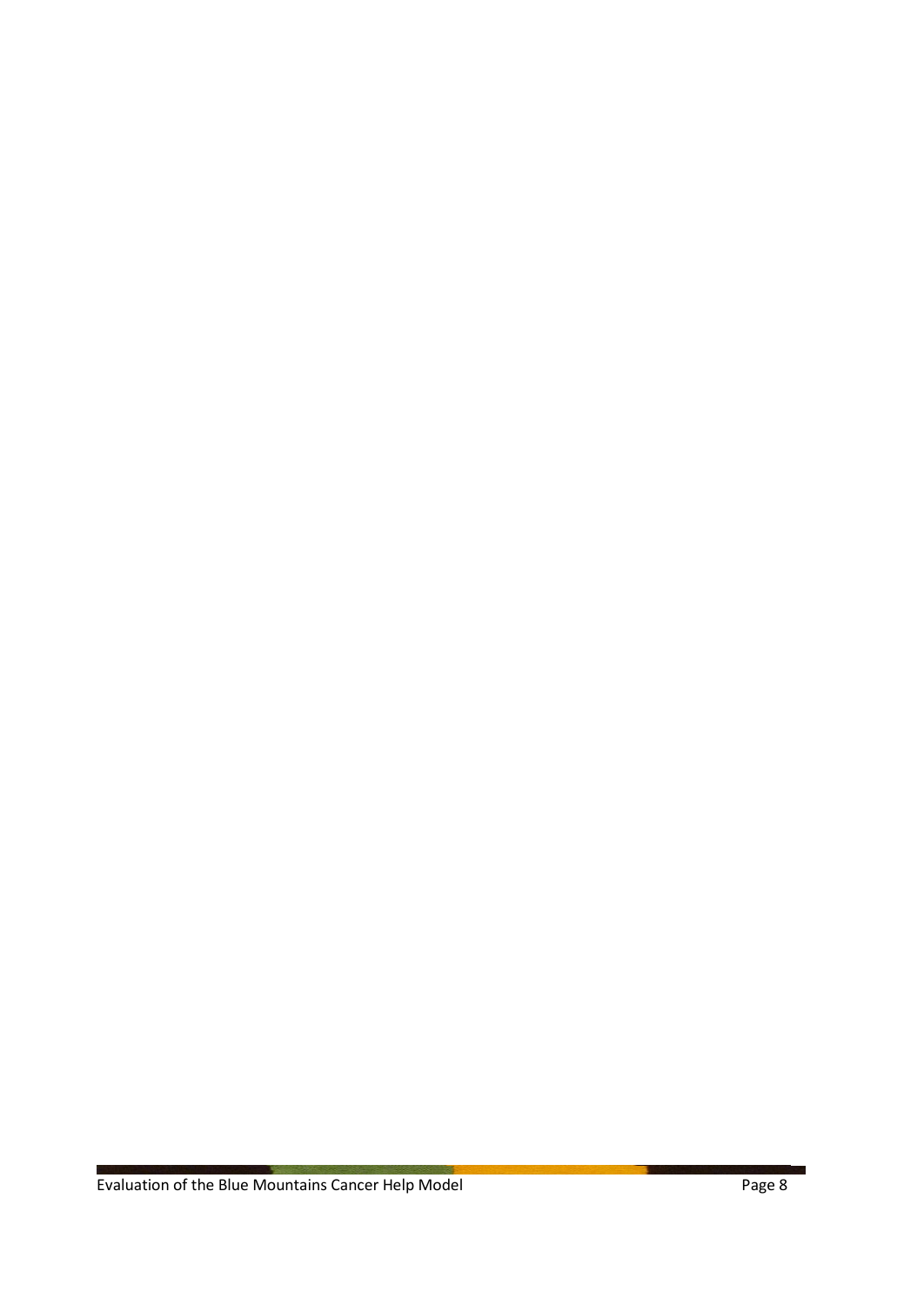# **Introduction**

Cancer is a leading cause of burden of disease in Australia and has a major impact on individuals, families and the health care system.<sup>1</sup> The incidence of cancer in Australia is increasing with an estimated 124,910 new cases in 2012 and that number set to rise to 150,000 by 2020. <sup>2</sup> At the same time, with earlier diagnosis and improved treatments, there has been an increase in survival rates with more than 60% of people with cancer surviving more than five years after diagnosis. 3

To meet the needs of the rising number of people living with cancer, a range of cancer support services has emerged. In Australia, community-based services such as The Gawler Foundation<sup>4</sup> in Victoria, Bloomhill Cancer Help<sup>5</sup> in Queensland and Quest for Life<sup>6</sup> in New South Wales have operated for twenty or more years and offer support services and complementary therapies. There has also been a growing trend in some countries to provide cancer support centres within hospitals. The SolarisCare Centre<sup>7</sup> at the Charles Gardiner Hospital in Perth and the Olivia Newton-John Wellness Centre<sup>8</sup> at the Austin Hospital in Melbourne are two well-known Australian examples. More recently, the Chris O'Brien Lifehouse<sup>9</sup> has been established at Royal Prince Alfred Hospital in Sydney. These hospital-based centres aim to integrate conventional cancer treatments with those complementary therapies that have shown the greatest benefits, a practice referred to as integrative oncology. $^{10}$ 

Blue Mountains Cancer Help Incorporated (BMCH) has been operating from an office in Katoomba since 2005. This not-for-profit, community-based cancer support service is based on the successful Bloomhill Cancer Help model, and is the only service of its kind in New South Wales. The aim of the organisation is to provide wholistic and integrated supportive care for people living with cancer and their families.

BMCH is self-funded through membership fees, donations and the proceeds of two opportunity shops. The fully trained and insured therapists offer a range of complementary therapeutic services to clients and the people who care for them. These are used alongside, and are not intended to replace, conventional medical treatments. All services are subsidised by the organisation. Since its inception BMCH has assisted over 600 clients. In the 2012–13 financial year alone, the organisation provided 2,916 services, including counselling sessions, at an estimated cost of \$72,900.

In addition to an evaluation of the BMCH model from the perspective of clients, carers and healthcare providers, the research reported here contributes to the general understanding of the ways in which community-based cancer support can improve the wellbeing of people living with cancer and their families. Despite increased recognition of the importance of such initiatives $11$ , there has been little research and there are few published papers on this topic.

# **Study Origins and Partners**

This research grew from a discussion between Ms Diana Aspinall, Board Director of the Nepean-Blue Mountains Medicare Local (NBMML) and Ms Robyn Yates, Chief Executive Officer and founder of BMCH, following consultations with health consumers who identified what was needed for people with cancer. NBMML is dedicated to supporting the right health services for the Nepean and Blue Mountains communities by identifying the range of health service needs, as well as ways to bridge gaps in service provision. It covers four Local Government Areas (LGAs) to the west of Sydney—Blue Mountains,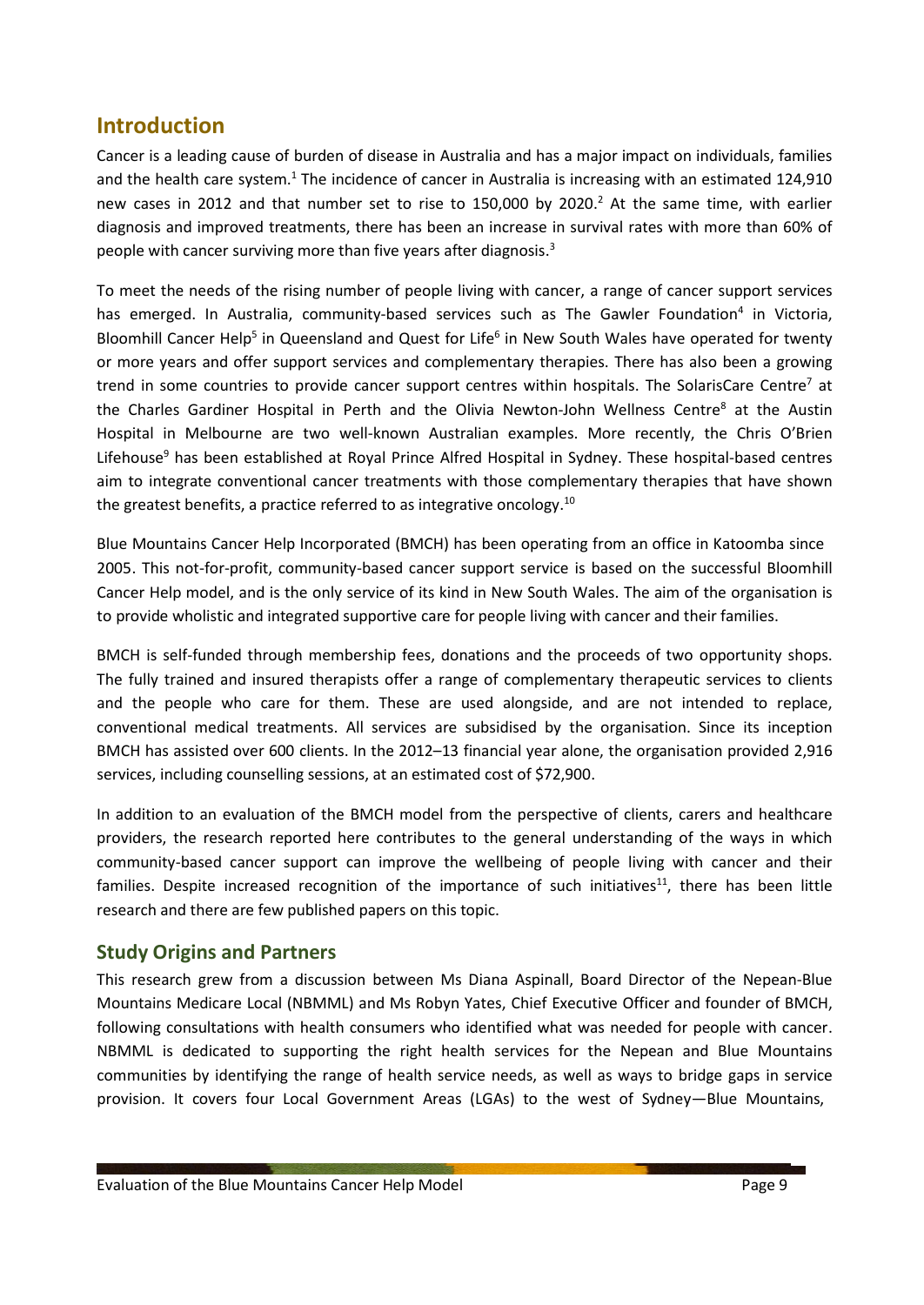Hawkesbury, Lithgow and Penrith—and has 138 general practices, 74 community pharmacies and 717 individual allied health professionals (physiotherapists, psychologists, social workers and so on).

Cancer is the leading cause of premature mortality in all four LGAs covered by the NBMML.<sup>12</sup> Community consultations involving over 500 consumers found a demand for support and complementary therapies by people diagnosed with cancer and their families. Previous attempts by BMCH to obtain additional resources to meet this identified need had been unsuccessful due to a lack of evidence to support the service model. Members were frustrated that the 34 recommendations made in the 2005 Senate Committee Report into services and treatment options for people with cancer had not been fully implemented, directly affected funding and resources available for cancer support services. $^{11}$ 

The NBMML Board agreed to fund the project under its Consumer and Community Engagement Strategy, in keeping with its broad commitment to consumer-driven health research. The University of Western (UWS) Department of General Practice was engaged to provide academic support.

BMCH, NBMML and UWS were the three original research partners. Later, Nepean Cancer Care Centre (NCCC) joined the study as a collaborating site. NCCC is the main referral and treatment centre for cancer clients living in the Blue Mountains and Penrith areas. It is located within the grounds of the Nepean Hospital in Penrith and provides surgical, radiotherapy, chemotherapy and palliative services, as well as support from psychiatrists, psychologists, social workers and allied health workers and a lymphoedema management service.

# **Research Objectives and Questions**

The objectives of this evaluation were to:

- 1. Describe the BMCH model;
- 2. Describe other models of community-based cancer support services;
- 3. Investigate the experiences of clients, carers and therapists working with BMCH;
- 4. Explore General Practitioner (GP) views on community-based cancer support services, in particular BMCH, and identify barriers and facilitators to recommending such a service;
- 5. Explore NCCC staff views on community-based cancer support services, in particular BMCH, and identify barriers and facilitators to recommending such a service; and
- 6. Make recommendations for the future development of BMCH and cancer support services in the region.

The research questions comprised:

- 1. What is the BMCH model and how does this compare to other similar services?
- 2. What is the underlying program rationale or logic? How does it work?
- 3. What are the main benefits experienced by BMCH clients and carers and observed by others?
- 4. What are the major strengths and challenges facing BMCH?
- 5. How do primary healthcare providers view BMCH services? What concerns do they have?
- 6. How do NCCC staff view BMCH services? What concerns do they have?
- 7. What are the main facilitators and barriers to healthcare providers and NCCC staff recommending BMCH, and how can the barriers be overcome?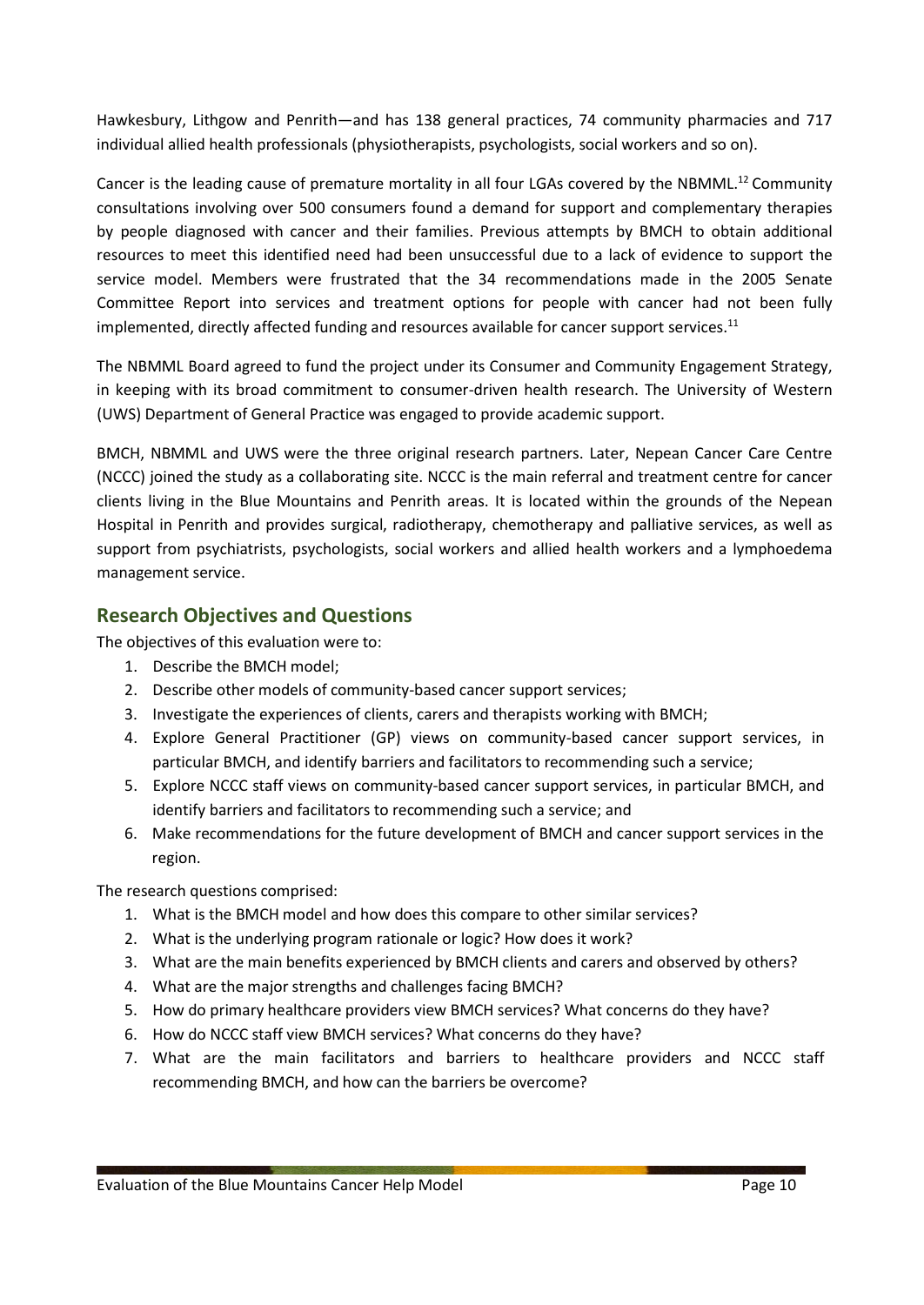# **Approach and Methods**

## **Consumer-led Research**

As noted above, the need for this project was identified through consumer and community consultations. Consumers took an active role at every level and every stage. Consumers were invited to join the steering committee, which had a consumer as chair, as well as the various working groups. Consumer members participated in design and development of the research plan, development of the survey, interview and focus group questions, interpretation of the findings and development of the recommendations, and contributed to the report and conference presentations. Dedicated research staff collected and analysed the data and drafted the report, with input from the university researchers.

# **Methods**

The research included a literature review (led by Dr Louise McDonnell), a BMCH document analysis (led by Dr Ilse Blignault) and interviews, focus groups and surveys with BMCH members, GPs and NCCC staff (led by Ms Robin Thomas).

The **literature review** allowed us to place the research into a broader context. A narrative approach was used to describe community-based cancer support services operating internationally and in Australia. The search was confined to publications since 2000 and used the following databases: MEDLINE, Cochrane and Scopus. In addition, an internet search was made of relevant websites including Google Scholar, the Australian Department of Health and Ageing, Cancer Council Australia and the state and territory Cancer Councils. Finally, information on other cancer support organisations around Australia was sourced by BMCH staff. The **document analysis** included BMCH annual reports and volunteer handbook, service brochures, fliers for specific events, letters, and media reports.

The study was advertised through the BMCH newsletter, website and fliers available at the BMCH office. At the start of the research, five of the **BMCH directors and staff** were interviewed to gain an overview of the organisation's history and achievements and its current strengths and challenges. The hour-long semi-structured interviews were audiotaped and transcribed for analysis.

**BMCH clients** who had accessed a service or attended a support group over the previous 12 months were sent a personal letter of invitation along with a participant information sheet, a 4-page questionnaire and reply-paid envelope. Questions covered demographic data; experiences, benefits from and problems with BMCH services; and whether they had discussed their use of BMCH with healthcare providers. An online version of the questionnaire was also offered via Survey Monkey but few clients took up this option. Follow-up letters were sent three weeks later, and follow-up phone calls were made to those who had not responded after another three weeks.

Clients were also invited to attend one of three focus groups: one for men, one for women and one for clients who had participated in art therapy groups. Topics for discussion included the best aspects of BMCH; the value of structured group support; challenges associated with accessing appropriate services; talking about involvement with BMCH with their doctors; and suggestions for improving cancer services and support in the Blue Mountains and Penrith areas. The discussions, which lasted about 1½ hours, were audiotaped and transcribed for analysis. Written consent was obtained from participants beforehand.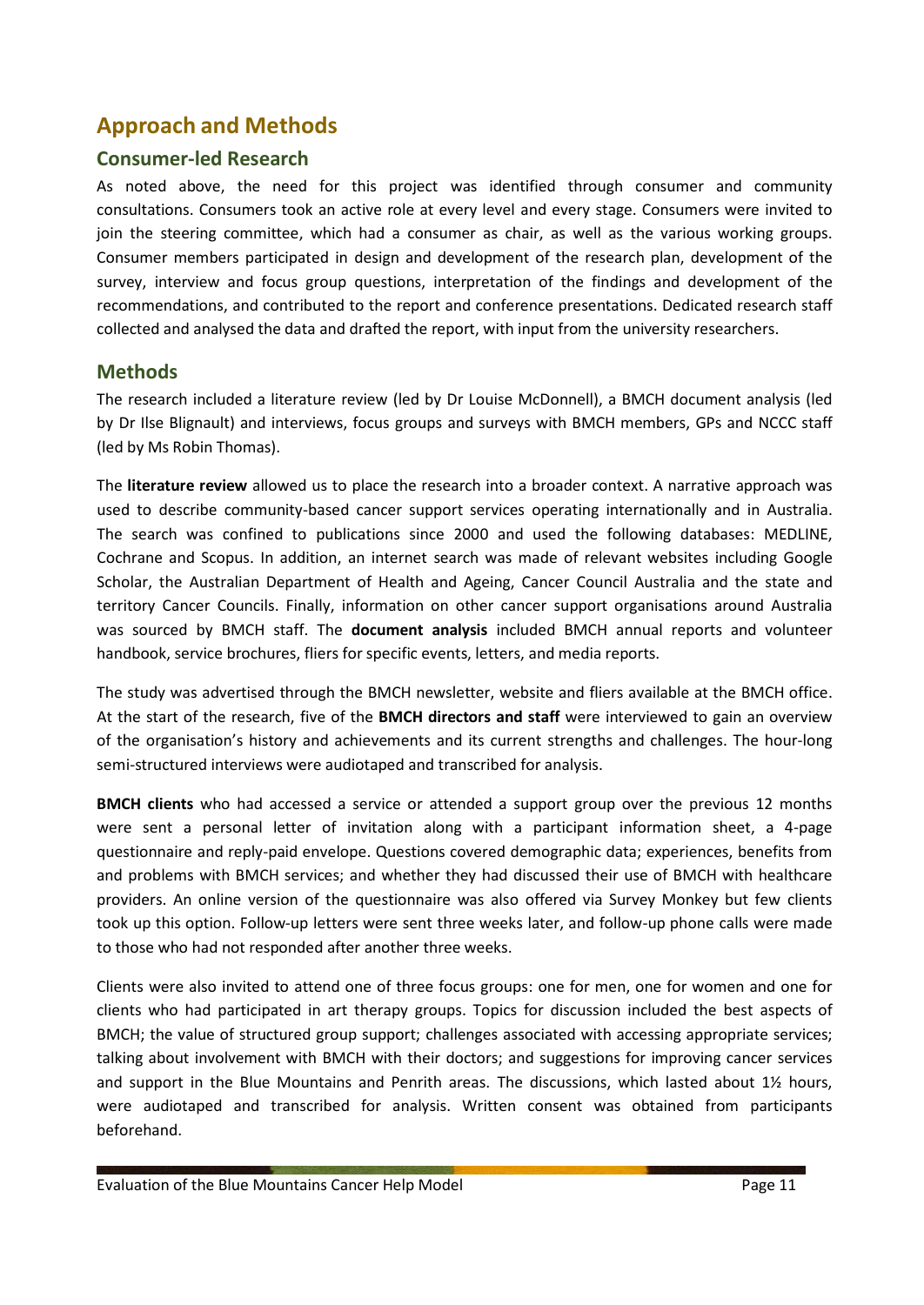In addition to completing their own survey, clients were asked to invite their **carer** or support person spouse/partner, family member or friend—to take part in a separate survey which was included with the client package. After demographic data, the 3-page questionnaire asked carers about the benefits from BMCH involvement experienced by the client and by them personally. Carers who were BMCH members themselves were asked extra questions about their use of BMCH services, including benefits and problems.

**BMCH therapists** were also invited to take part. Following a telephone call explaining the evaluation, they were sent a participation information sheet together with a 3-page questionnaire and reply-paid envelope. Questions assessed their experience of working with BMCH, including their need for support and communication with other healthcare providers.

**GPs** were informed of the study through an advertisement in the NBMML Newsletter. All GPs within the NBMML boundaries were sent an invitation to participate in a face-to-face interview about communitybased cancer support services. Written consent was obtained prior to the interviews, which were audiotaped and transcribed.

**NCCC staff** received an invitation to participate in an online survey (Survey Monkey) via the internal email system. The questions addressed such issues as awareness of national, state and local cancer support services including BMCH, interest in recommending patients to BMCH, and suggestions for improving cancer services and support in the Blue Mountains and Penrith areas. Follow-up emails were sent three weeks later.

Analysis was undertaken as the different sets of data were collected. With the exception of the demographic items, the survey questions for clients, carers and therapists were predominantly openended. Responses were systematically coded and tabulated, then studied and grouped thematically for further analysis by the four core members of the research team. Most of survey questions for NCCC staff, on the other hand, had pre-coded answers. In such cases, frequency tables were constructed. Interview and focus group transcripts were reviewed by the four researchers and analysed according to the research questions.

The research design was strengthened by triangulation of data gathered using a variety of methods and sourced from a range of informants. To provide some early feedback and help develop the recommendations, NBMML organised an evening workshop for stakeholders where the key findings were presented and discussed. The event was attended by over 40 clients, carers, therapists, GPs, allied health professionals and specialists.

# **Ethics Approval**

The study received ethics approval from the Human Research Ethics Committee of the Nepean Blue Mountains Local Health District: study 13/81 – LNR/13/Nepean/141. The ethics approval was ratified by the University of Western Sydney HREC: reference H10543.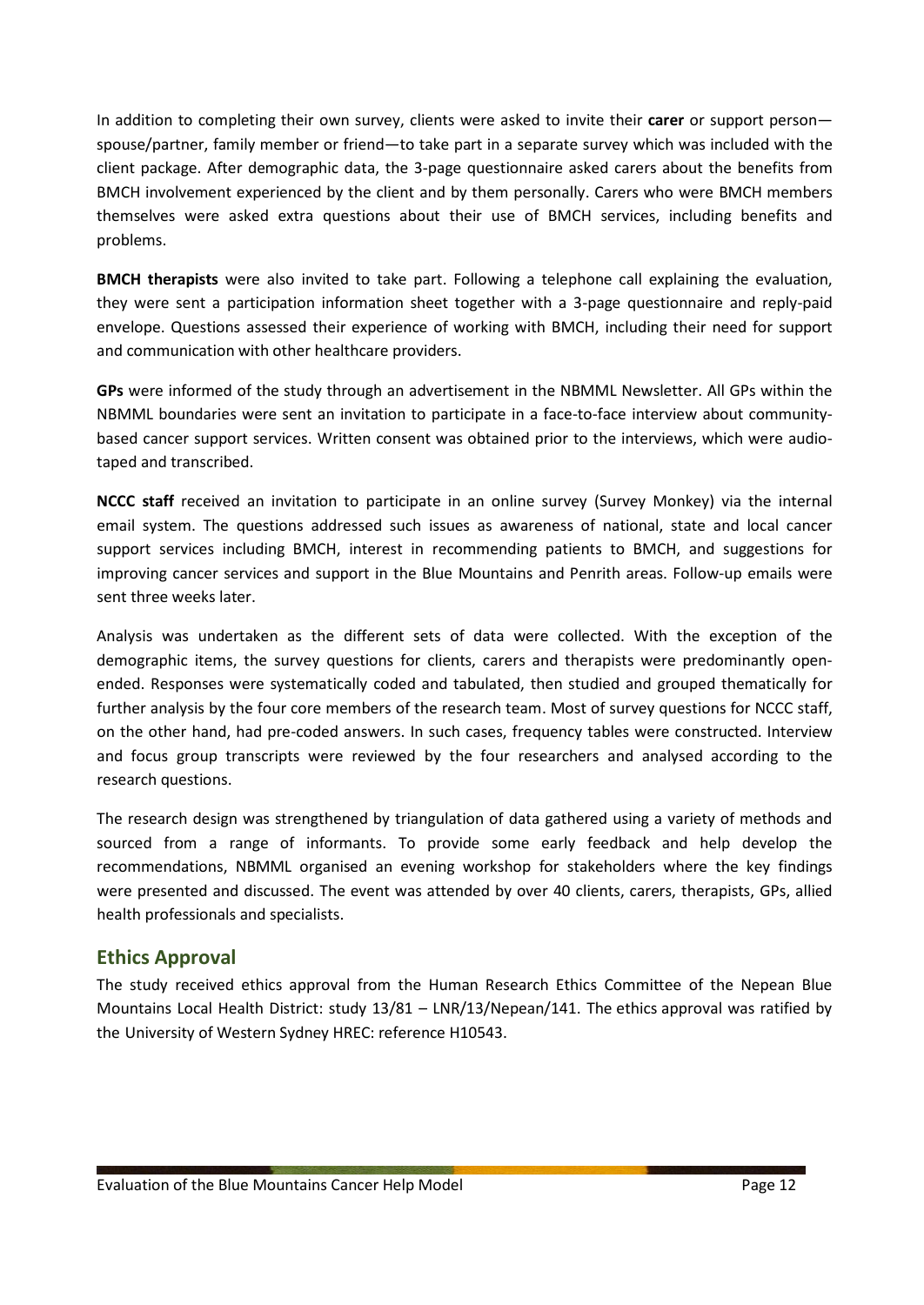# **Results**

This section presents a summary of the results of the literature review, followed by a description of the BMCH model as it currently operates, and then the results of the surveys, interviews and focus groups with clients, carers, therapists, GPs and NCCC staff. Findings related to communication and connections and to organisational strengths and challenges are covered separately. The full literature review (12 pages) is included in a separate appendix which is available from NBMML or BMCH on request.

## **Literature Review**

In Australia, community-based cancer support services have been operating for several decades. Excluding BMCH, seven currently operating services were identified, five of which have been operating for more than 20 years. Similarly, most international community-based cancer support services have been operating since the 1990s.

The international and Australian community-based programs have many similarities. Almost universally, the approach is one of wholistic care, acknowledging that cancer affects the whole person and the need to address the physical, psychological, emotional and spiritual aspects of living with cancer. Many of the programs emphasise the concept of healing, not necessarily to attain a cure, but more to heal, physically, psychologically and spiritually. There is an emphasis on self-management and encouragement to make healthy dietary and lifestyle changes. There are also similarities in the types of services provided. Most of the centres offer a range of complementary therapies and support groups. Many offer a drop-in centre where clients can access information, counselling and a library. In addition, many offer a variety of workshops and retreats.

Funding models vary across countries and information on funding sources was not available for all services. None of the services in Australia receive significant government funding, relying instead on donations, membership and course fees. Bloomhill Cancer Help funds its services through the proceeds of seven opportunity shops. In the United Kingdom, most centres are run by charities with minimal or no government funding.

# **Blue Mountains Cancer Help Model**

The model presented here is based on the BMCH document analysis and information gathered in interviews with BMCH directors and staff members. Table 1 below, which breaks the model down into its separate elements, was also informed by data collected from clients, carers and therapists.

BMCH is a non-profit, non-denominational charitable organisation committed to helping cancer clients and their families retain their sense of control and balance through innovative, integrated and wholistic therapies and education, while giving hope for challenging circumstances.<sup>13</sup> The organisation has a strong local community focus; both supporting and being supported by the local community. The office is located in Katoomba, with two opportunity shops in Katoomba and Penrith. The elected board of directors (all Blue Mountains residents and all volunteers) meets monthly.

The 'BMCH model', which was based on the 'Bloomhill model', has two key components. The service component entails the provision of emotional, social and practical support for people with cancer and their families from people who have had similar experiences or understand deeply what they are going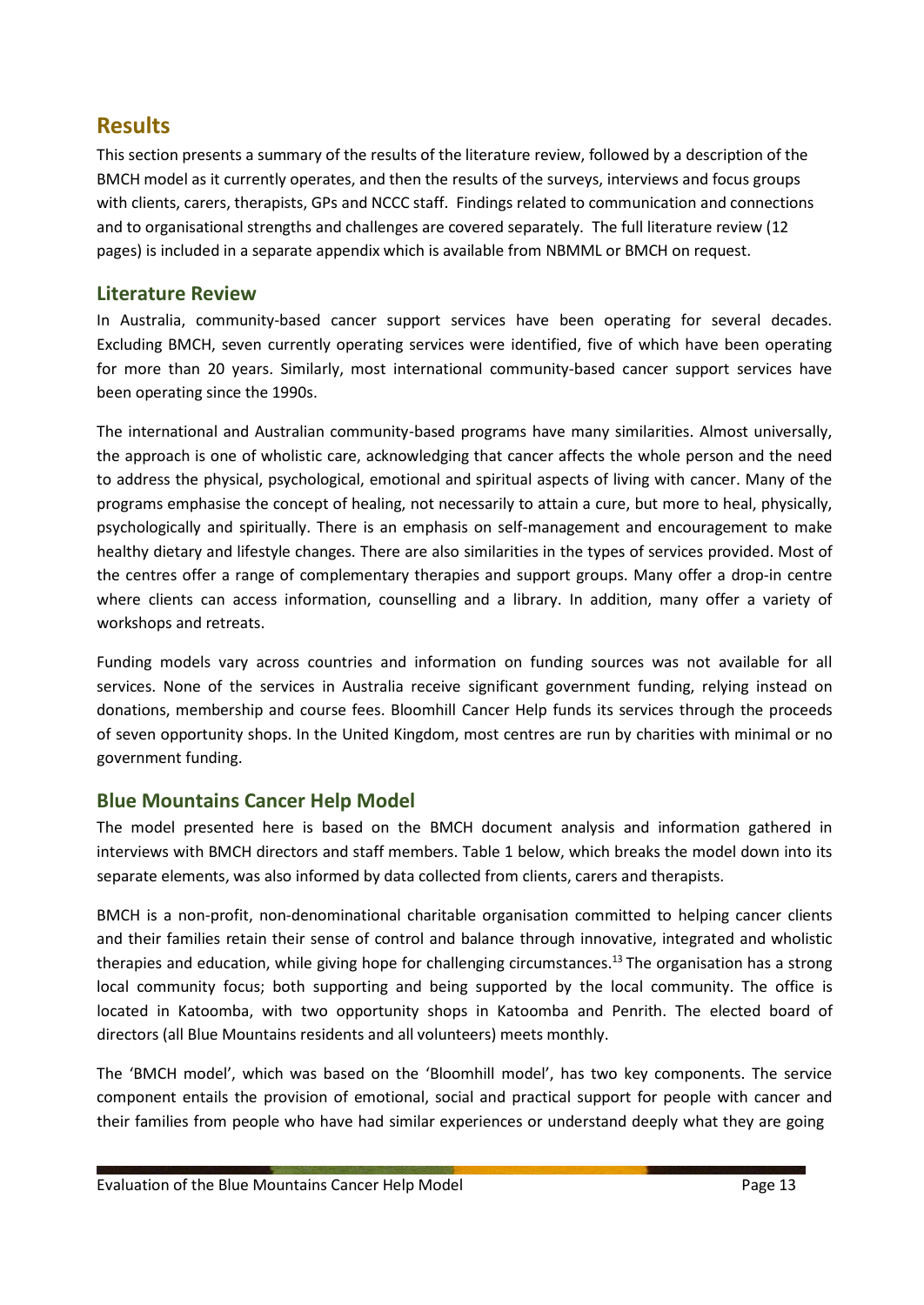through. The funding component involves the generation of income for the organisation from the two opportunity shops. This is supplemented by membership fees and funds raised through special events and from sponsorships, donations and bequests.

BMCH people include a small paid staff of four, over 30 qualified and experienced therapists and over 70 trained volunteers, as well as client and carer members. The target group includes persons diagnosed with all types of cancer and their families. Services are available for people both during and after medical treatment. Complementary therapies are not proposed to replace medical interventions but are used to alleviate negative aspects of cancer treatment and minimise side effects such as lymphoedema. $^{13}$ 

Values of compassion and care are central to the organisation. Staff and therapists work in a wholistic way with the focus on wellness and maintaining good health. All clients are assessed by a registered nurse who provides information about the complementary therapies and other support available and may recommend a particular therapy or group. They are offered social, emotional and practical support on an individual and group basis; subsidised complementary therapies and counselling; and education and information. The range of services includes massage, lymphoedema management, acupuncture, reiki, reflexology, Qigong, art therapy, group therapy, counselling; and a 12-week 'Living Well with Cancer' program. (See glossary at end of report for service descriptions.) Clients are encouraged to make their own choices about what they need and when. Self-help is encouraged and there is acknowledgement of spirituality and 'bigger life questions'. BMCH also operates a book/CD/DVD library and a wig library. Overall, the system is flexible and responsive, rather than rigid and prescriptive. Members can come in or phone to talk at any time, knowing that confidentiality is assured.

While the 'Op Shops' are mainly there to finance services, they also provide a broader community benefit, especially to the socially disadvantaged community members who are able to obtain good quality clothes and household goods cheaply. Some people first learn about BMCH there and become clients. Ex-clients and carers give back to BMCH and the community through donations and assisting in the shops as volunteers. The work simultaneously provides individuals with sense a of purpose and brings the community together.

The way in which the BMCH model works is displayed in Table 1, which shows the relationship between the different inputs, activities, processes and outcomes. At the very top of the table are the core values and principles of the organisation; then the resources at the organisation's disposal, including the people, culture and physical facilities; then the various activities that take place, including service provision, community awareness and fund raising; then the mechanisms or processes that lead to change; and, finally, the individual and community outcomes.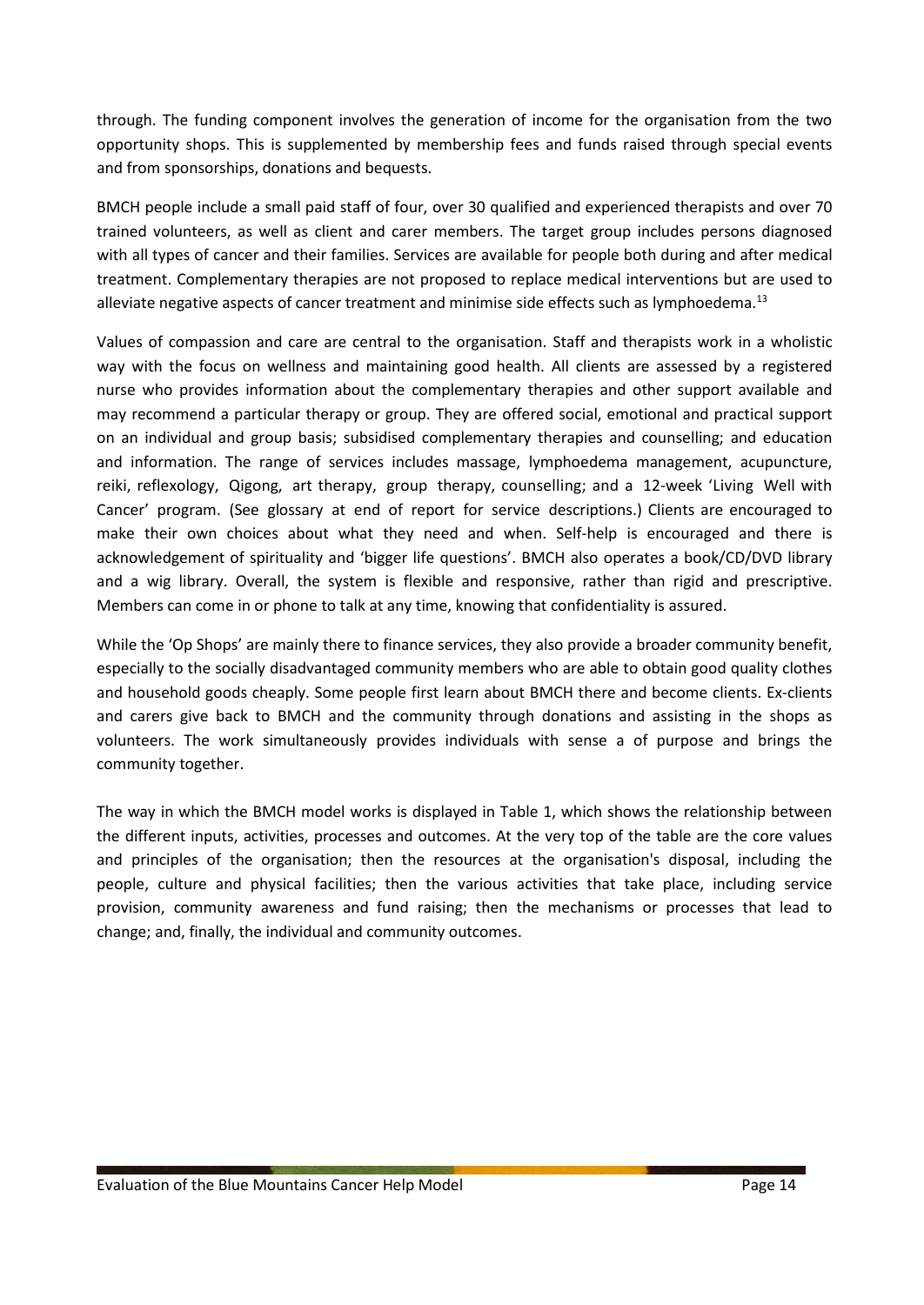#### **Table 1. How the BMCH Model Works**

| <b>Values and</b>                     | <b>Compassion, care, confidentiality, respect</b>                                                                                                                                                                                                                                                                                                                                                                                                                                                                                                                                                                                                                                |                                                                           |                   |                                      |                                       |  |  |  |
|---------------------------------------|----------------------------------------------------------------------------------------------------------------------------------------------------------------------------------------------------------------------------------------------------------------------------------------------------------------------------------------------------------------------------------------------------------------------------------------------------------------------------------------------------------------------------------------------------------------------------------------------------------------------------------------------------------------------------------|---------------------------------------------------------------------------|-------------------|--------------------------------------|---------------------------------------|--|--|--|
| <b>Principles</b>                     | <b>Wholistic</b> – Considering the whole person: mind, body and spirit                                                                                                                                                                                                                                                                                                                                                                                                                                                                                                                                                                                                           |                                                                           |                   |                                      |                                       |  |  |  |
|                                       | <b>Complementary</b> - "Therapies are not intended to replace medical interventions"                                                                                                                                                                                                                                                                                                                                                                                                                                                                                                                                                                                             |                                                                           |                   |                                      |                                       |  |  |  |
|                                       | <b>Community-based - "With the community working together we can achieve anything"</b>                                                                                                                                                                                                                                                                                                                                                                                                                                                                                                                                                                                           |                                                                           |                   |                                      |                                       |  |  |  |
| <b>Resources</b><br><b>Activities</b> | Friendly, welcoming physical environment<br>Caring, responsive organisational culture<br>Strong leadership and effective governance<br>Committed membership including board members, professional staff, qualified therapists and trained volunteers<br>Deep understanding of experience of living with cancer<br>Time and flexibility - "More time than GPs, that's the bottom line."<br>Book/CD/DVD library and wig library<br><b>Opportunity shops</b><br>Community goodwill and support - handmade blankets, quilts and other donations, bequests, event sponsorship<br>Initial assessment<br><b>Opportunity shops</b><br><b>Support groups</b><br>Fundraising, e.g. ArtyBra |                                                                           |                   |                                      |                                       |  |  |  |
|                                       | Ongoing encouragement                                                                                                                                                                                                                                                                                                                                                                                                                                                                                                                                                                                                                                                            | 'Living Well with Cancer' program<br>Sponsorship to attend other courses, |                   | Community cancer awareness,          |                                       |  |  |  |
|                                       |                                                                                                                                                                                                                                                                                                                                                                                                                                                                                                                                                                                                                                                                                  | e.g. Quest for Life                                                       |                   | e.g. Purple Tie Week                 |                                       |  |  |  |
|                                       |                                                                                                                                                                                                                                                                                                                                                                                                                                                                                                                                                                                                                                                                                  | <b>Counselling</b>                                                        |                   | Community education,                 |                                       |  |  |  |
|                                       |                                                                                                                                                                                                                                                                                                                                                                                                                                                                                                                                                                                                                                                                                  | Art therapy group                                                         |                   |                                      | e.g. grief workshops and Sunshine Day |  |  |  |
|                                       |                                                                                                                                                                                                                                                                                                                                                                                                                                                                                                                                                                                                                                                                                  | <b>Complementary therapies</b>                                            |                   | <b>Newsletter</b>                    |                                       |  |  |  |
|                                       |                                                                                                                                                                                                                                                                                                                                                                                                                                                                                                                                                                                                                                                                                  | Mind-body techniques                                                      |                   | <b>Transport assistance</b>          |                                       |  |  |  |
|                                       | $\bullet$                                                                                                                                                                                                                                                                                                                                                                                                                                                                                                                                                                                                                                                                        | <b>Body-based practices</b>                                               |                   |                                      |                                       |  |  |  |
| Change                                | <b>Connections</b> - realising that you are not alone, being able to freely express emotions, fears and hopes to others outside                                                                                                                                                                                                                                                                                                                                                                                                                                                                                                                                                  |                                                                           |                   |                                      |                                       |  |  |  |
| <b>Mechanisms</b>                     | immediate family who understand what you are going through                                                                                                                                                                                                                                                                                                                                                                                                                                                                                                                                                                                                                       |                                                                           |                   |                                      |                                       |  |  |  |
|                                       | Learning - that you can take responsibility for your health and your body                                                                                                                                                                                                                                                                                                                                                                                                                                                                                                                                                                                                        |                                                                           |                   |                                      |                                       |  |  |  |
|                                       | <b>Therapeutic benefits</b> - from affordable, locally available services                                                                                                                                                                                                                                                                                                                                                                                                                                                                                                                                                                                                        |                                                                           |                   |                                      |                                       |  |  |  |
|                                       | Peer support - from people who have gone through same thing                                                                                                                                                                                                                                                                                                                                                                                                                                                                                                                                                                                                                      |                                                                           |                   |                                      |                                       |  |  |  |
|                                       | <b>Community support</b> – from broader community, e.g. gift of blanket                                                                                                                                                                                                                                                                                                                                                                                                                                                                                                                                                                                                          |                                                                           |                   |                                      |                                       |  |  |  |
|                                       | <b>Spiritual healing</b><br><b>Empowerment</b>                                                                                                                                                                                                                                                                                                                                                                                                                                                                                                                                                                                                                                   |                                                                           |                   |                                      |                                       |  |  |  |
|                                       |                                                                                                                                                                                                                                                                                                                                                                                                                                                                                                                                                                                                                                                                                  |                                                                           |                   |                                      |                                       |  |  |  |
| <b>Individual</b>                     | <b>Clients</b>                                                                                                                                                                                                                                                                                                                                                                                                                                                                                                                                                                                                                                                                   | <b>Family and carers</b>                                                  | <b>Therapists</b> |                                      | <b>Staff and volunteers</b>           |  |  |  |
| <b>Outcomes</b>                       | Enhanced quality of life                                                                                                                                                                                                                                                                                                                                                                                                                                                                                                                                                                                                                                                         | Knowledge that loved one                                                  |                   | Deep understanding of                | Satisfaction from                     |  |  |  |
|                                       | Sense of control & balance<br>Sense of belonging & community                                                                                                                                                                                                                                                                                                                                                                                                                                                                                                                                                                                                                     | is supported<br><b>Reduced carer burden</b>                               | cancer journey    | Wider view of life                   | helping others<br>Opportunity to give |  |  |  |
|                                       | <b>Wholistic wellbeing</b>                                                                                                                                                                                                                                                                                                                                                                                                                                                                                                                                                                                                                                                       | Access to own support as                                                  |                   | Appreciation of individual           | back to BMCH &                        |  |  |  |
|                                       | Increased knowledge                                                                                                                                                                                                                                                                                                                                                                                                                                                                                                                                                                                                                                                              | needed                                                                    | differences       |                                      | broader community                     |  |  |  |
|                                       | New coping skills                                                                                                                                                                                                                                                                                                                                                                                                                                                                                                                                                                                                                                                                | <b>New friends</b>                                                        |                   | Honoured, privileged,                | Sense of purpose                      |  |  |  |
|                                       | <b>Increased confidence</b><br><b>Changed life priorities</b><br>humbled & inspired<br><b>Wholistic wellbeing</b>                                                                                                                                                                                                                                                                                                                                                                                                                                                                                                                                                                |                                                                           |                   |                                      |                                       |  |  |  |
|                                       | Improved relationships<br>Supported in grief & loss<br>Opportunity to practice                                                                                                                                                                                                                                                                                                                                                                                                                                                                                                                                                                                                   |                                                                           |                   |                                      |                                       |  |  |  |
|                                       | New friends/less alone & isolated                                                                                                                                                                                                                                                                                                                                                                                                                                                                                                                                                                                                                                                |                                                                           |                   | with like-minded people              |                                       |  |  |  |
|                                       | Access to support as needed                                                                                                                                                                                                                                                                                                                                                                                                                                                                                                                                                                                                                                                      |                                                                           |                   | <b>Skills &amp;experience valued</b> |                                       |  |  |  |
|                                       | Less pain & other symptoms                                                                                                                                                                                                                                                                                                                                                                                                                                                                                                                                                                                                                                                       |                                                                           |                   | Therapist network &                  |                                       |  |  |  |
|                                       | Relaxation                                                                                                                                                                                                                                                                                                                                                                                                                                                                                                                                                                                                                                                                       |                                                                           | supervision       |                                      |                                       |  |  |  |
|                                       | Less fear of cancer & death                                                                                                                                                                                                                                                                                                                                                                                                                                                                                                                                                                                                                                                      |                                                                           |                   | Opportunity to give back             |                                       |  |  |  |
|                                       | Ease with new body & self                                                                                                                                                                                                                                                                                                                                                                                                                                                                                                                                                                                                                                                        |                                                                           | to community      |                                      |                                       |  |  |  |
|                                       | Joy, hope & other positive                                                                                                                                                                                                                                                                                                                                                                                                                                                                                                                                                                                                                                                       |                                                                           |                   | Personal & professional              |                                       |  |  |  |
|                                       | emotions                                                                                                                                                                                                                                                                                                                                                                                                                                                                                                                                                                                                                                                                         |                                                                           | growth            |                                      |                                       |  |  |  |
|                                       | New meaning in life                                                                                                                                                                                                                                                                                                                                                                                                                                                                                                                                                                                                                                                              |                                                                           |                   |                                      |                                       |  |  |  |
| <b>Community</b>                      | Supportive environment - "A lot of people who work at the op shops say it's almost like a community service."                                                                                                                                                                                                                                                                                                                                                                                                                                                                                                                                                                    |                                                                           |                   |                                      |                                       |  |  |  |
| <b>Outcomes</b>                       | Local collaborations and partnerships that support community health and wellbeing.                                                                                                                                                                                                                                                                                                                                                                                                                                                                                                                                                                                               |                                                                           |                   |                                      |                                       |  |  |  |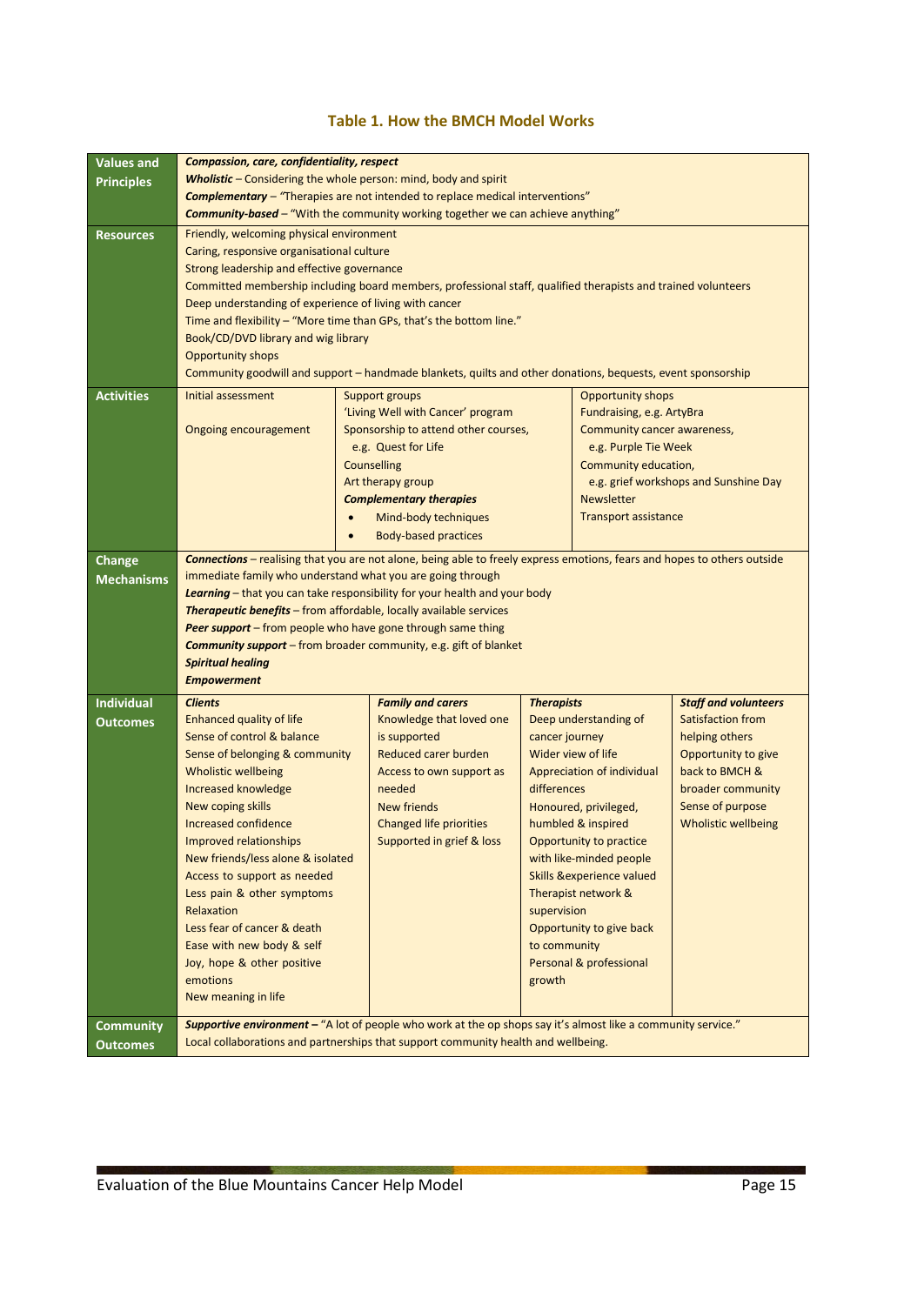### **Client Perspective**

*"It helped considerably with the effects of chemotherapy and, I believe, has greatly improved my wellbeing for the past 3½ years." (BMCH Client)*

A total of 211 surveys were mailed to BMCH clients at their home address and 116 were returned. Two forms were incorrectly completed, resulting in 114 valid forms and a response rate of 54%. Collectively, these 114 respondents accounted for over three quarters (78%) of total services provided by BMCH in the preceding 12 months, i.e. they included the most involved client members.

The client respondents included 104 (91%) women and 10 (9%) men. Fifty per cent fell into the 46–64 age bracket and 42% into the 65 or older age bracket, with 8% aged 18–45. Just over half (54%) lived within thirty kilometres of BMCH.

The majority of clients (74%) had been diagnosed with breast cancer, either alone or in combination with another cancer. Eight (6%) clients had ovarian cancer, alone or in combination, 4% melanoma and 4% prostate cancer. The remaining 23% had other types of cancer. Most (57%) joined BMCH within 1–5 years of their diagnosis and another 29% within 6–20 years. There were also some clients who joined within a year of their diagnosis (5%) or more than 20 years afterwards (9%)

Clients were asked about the types of services they had used, and the approximate number of sessions, in the last 12 months. In order of frequency, the results were massage (37%), lymphoedema massage (22%), reflexology (12%), acupuncture (8%), group therapy (7%), Qigong (6%), Bowen Therapy (3%), counselling (3%), and other (2%) (see also Figure 1).



#### **Figure 1. Number of Sessions Used by BMCH Clients by Service Type**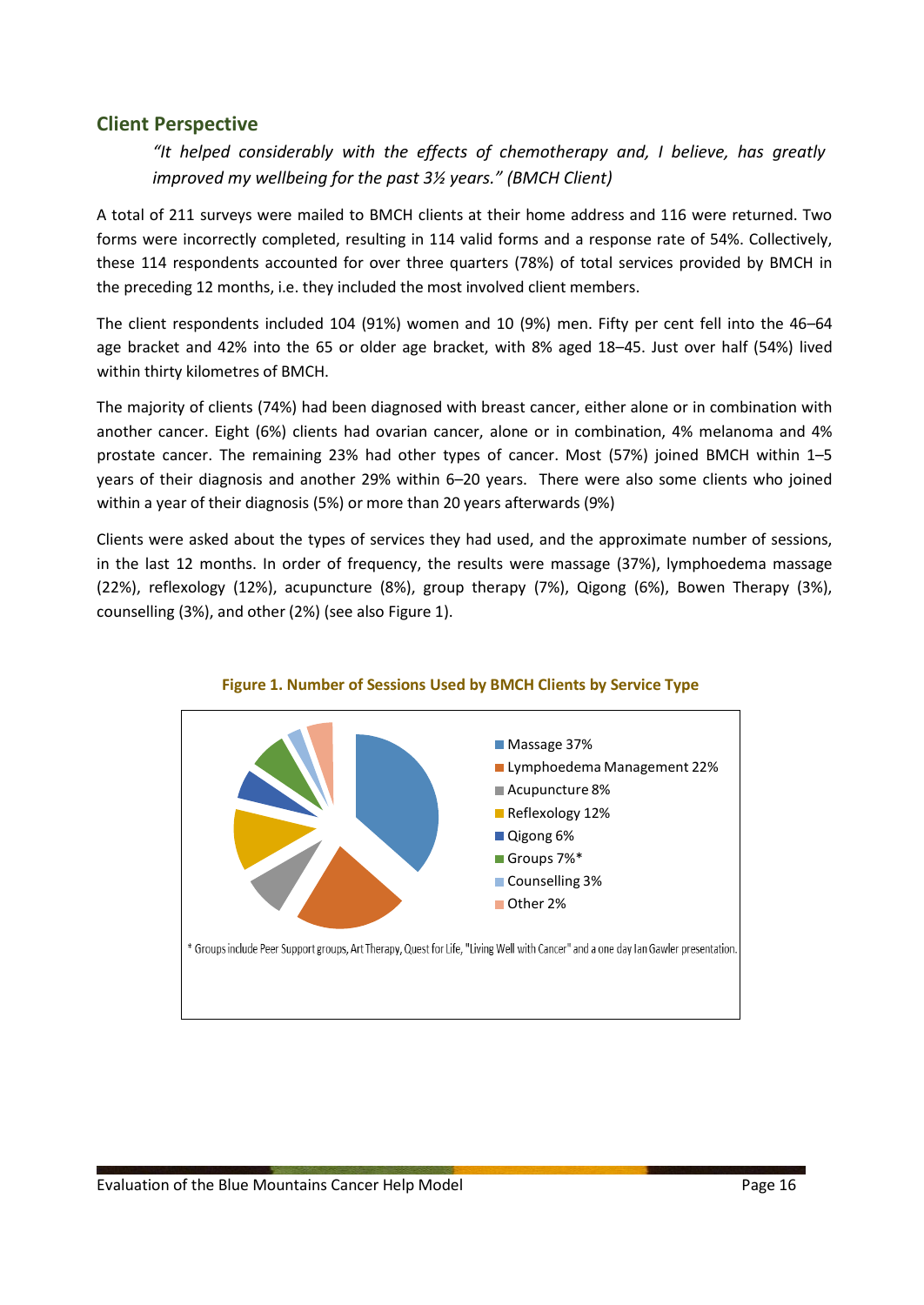In terms of benefits, clients reported that they had experienced not only physical wellness and psychological wellbeing but also obtained information from both individual and group therapies. Several also mentioned benefits of a spiritual nature. Individual therapies appeared to contribute more to symptom relief and group therapies to improved social connection, but there was considerable crossover (see Table 2). Just knowing that BMCH existed was reassuring for some people: *"Just knowing that you are there, that I can ring at any time and I can speak to someone is a great comfort."*

Only five (4%) clients reported any difficulties or problems; these were to do with distance from home, lack of after-hours groups, the predominance of clients with breast cancer and the small number of male clients. A sense of non-inclusion sometimes experienced by women with other cancers and by men was also raised in the focus groups. The fact that BMCH services were subsidised was greatly appreciated, with 94% of clients describing them as affordable.

Clients also expressed concern about the impact of the cancer diagnosis on their family, particularly children, and their need for support too. This issue was also raised at the stakeholder workshop.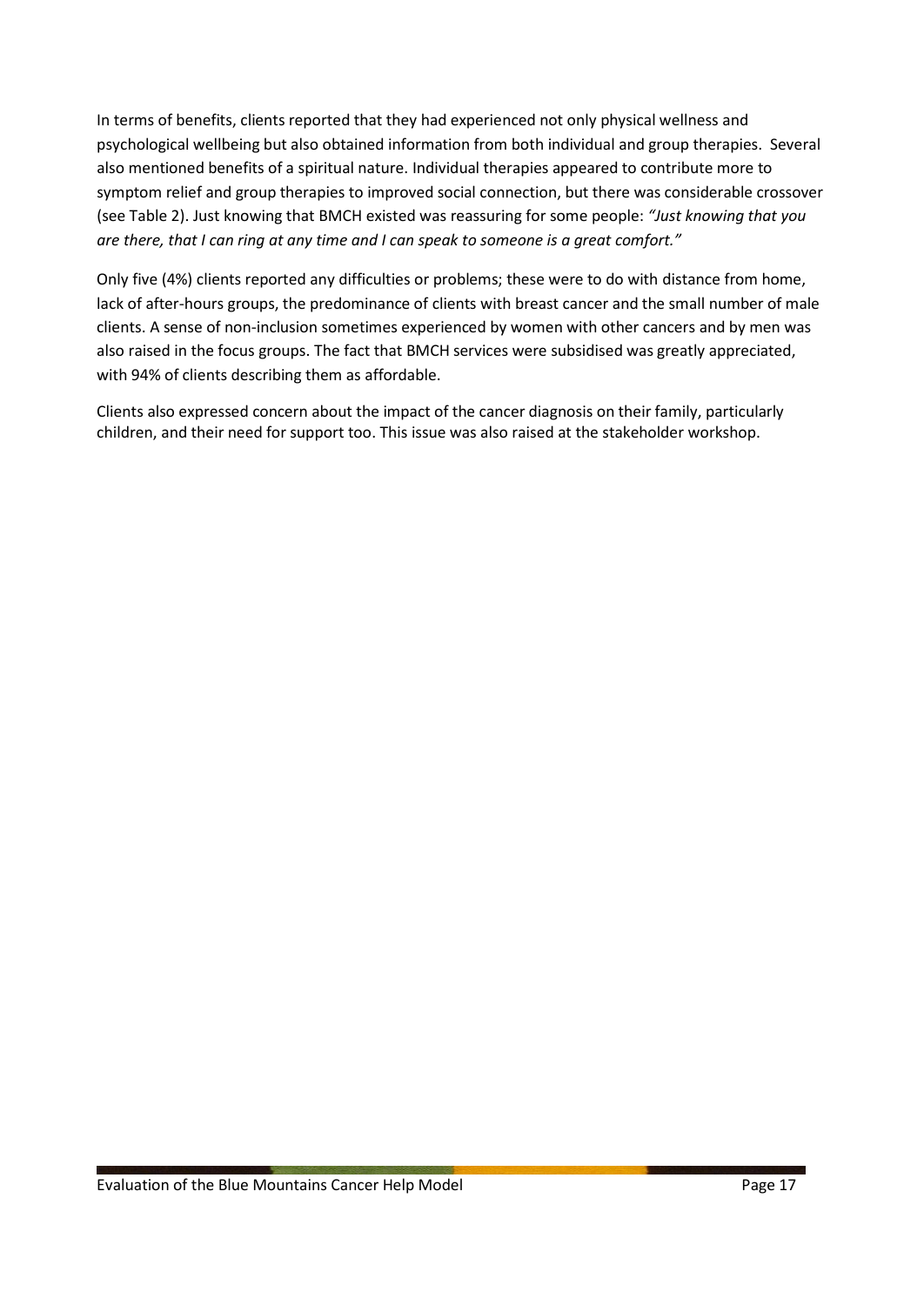### **Table 2. Client Opinions on Benefits of BMCH Services**

| <b>Therapies</b>     | Symptom       | Relaxation   | <b>Wellness</b> | <b>Information</b> | <b>Social</b> | Spiritual     | <b>Illustrative Quotes</b>                                                                               |  |
|----------------------|---------------|--------------|-----------------|--------------------|---------------|---------------|----------------------------------------------------------------------------------------------------------|--|
|                      | <b>Relief</b> |              |                 |                    | <b>Aspect</b> | <b>Aspect</b> |                                                                                                          |  |
| <b>Massage</b>       | $\checkmark$  | $\checkmark$ | $\checkmark$    | $\checkmark$       | $\checkmark$  |               | "Softening of scar tissue and reduction of tightness of muscles. Relaxation and time out when stressed." |  |
|                      |               |              |                 |                    |               |               | "Relaxation, stress relief, easing of stiff muscles  Aided movement of the arm and shoulder. Less        |  |
|                      |               |              |                 |                    |               |               | headaches from shoulder and neck pain."                                                                  |  |
| Lymphoedema          | $\checkmark$  | $\checkmark$ | $\checkmark$    |                    |               |               | "Reduced swelling and therapist offered useful advice on managing lymphoedema."                          |  |
| <b>Management</b>    |               |              |                 |                    |               |               | "Lymphoedema drainage keeps my arm feeling comfortable and helps with fluid build-up."                   |  |
| <b>Acupuncture</b>   | $\checkmark$  | $\checkmark$ | $\checkmark$    |                    |               |               | "Helps relieve anxiety and nausea from chemotherapy."                                                    |  |
|                      |               |              |                 |                    |               |               | "Helped considerably with the effects of chemotherapy and  has greatly improved my wellbeing "           |  |
| Reflexology          | $\checkmark$  | $\checkmark$ | $\checkmark$    |                    |               |               | "Significant improvement in neuropathy/swelling due to chemotherapy side effects."                       |  |
|                      |               |              |                 |                    |               |               | "It gives me relaxation, stimulates circulation, massages internal organs and detoxifies."               |  |
| Qigong               | $\checkmark$  | $\checkmark$ | $\checkmark$    |                    | ✓             |               | "Growth of calm and inner strength. Helps with anxiety and insomnia."                                    |  |
|                      |               |              |                 |                    |               |               | "It helped to be welcomed and part of a group with common experience. I found it emotionally and         |  |
|                      |               |              |                 |                    |               |               | physically grounding."                                                                                   |  |
| <b>Art Therapy</b>   | $\checkmark$  |              | $\checkmark$    |                    | $\checkmark$  | $\checkmark$  | "Supportive group allowed exploration of fears, anxieties, i.e. challenging part of illness."            |  |
| Group                |               |              |                 |                    |               |               | "I could discuss painful matters and have support, and most importantly, guidance."                      |  |
| <b>Peer Support</b>  |               |              | $\checkmark$    |                    | $\checkmark$  |               | "Reducing loneliness, having a cry and a laugh together."                                                |  |
| <b>Group</b>         |               |              |                 |                    |               |               | "I attended and off-loaded my fears, and felt supported and understood."                                 |  |
|                      |               |              |                 |                    |               |               | "Beneficial to meet and talk with others going through the same thing."                                  |  |
| <b>Counselling</b>   | $\checkmark$  | ✓            | ✓               |                    |               |               | "Helped with anxiety about my own symptoms and about stress of carer role with ageing partner."          |  |
|                      |               |              |                 |                    |               |               | "Felt I left unburdened by issues that had been weighing on me."                                         |  |
| <b>Living Well</b>   |               | $\checkmark$ | $\checkmark$    | ✓                  | $\checkmark$  |               | "Was enlightening and inspiring. Provided very practical relaxation exercises and easy to follow         |  |
|                      |               |              |                 |                    |               |               | meditation techniques."                                                                                  |  |
|                      |               |              |                 |                    |               |               | "Helped me feel more self-confident to deal with cancer and I found [the group leaders'] support         |  |
|                      |               |              |                 |                    |               |               | fantastic."                                                                                              |  |
| Reiki                | $\checkmark$  | ✓            | $\checkmark$    |                    |               | $\checkmark$  | "Helped me relax and rest well for several days following treatment. Also felt calm and confident in     |  |
|                      |               |              |                 |                    |               |               | facing challenges."                                                                                      |  |
|                      |               |              |                 |                    |               |               | "Relief of symptoms in gut, back, shoulders - all over tension and anxiety, insomnia."                   |  |
| <b>Bowen Therapy</b> | $\checkmark$  | $\checkmark$ | $\checkmark$    |                    |               |               | "It helped my overall body to be balanced."                                                              |  |
|                      |               |              |                 |                    |               |               | "Helped promote good sleep."                                                                             |  |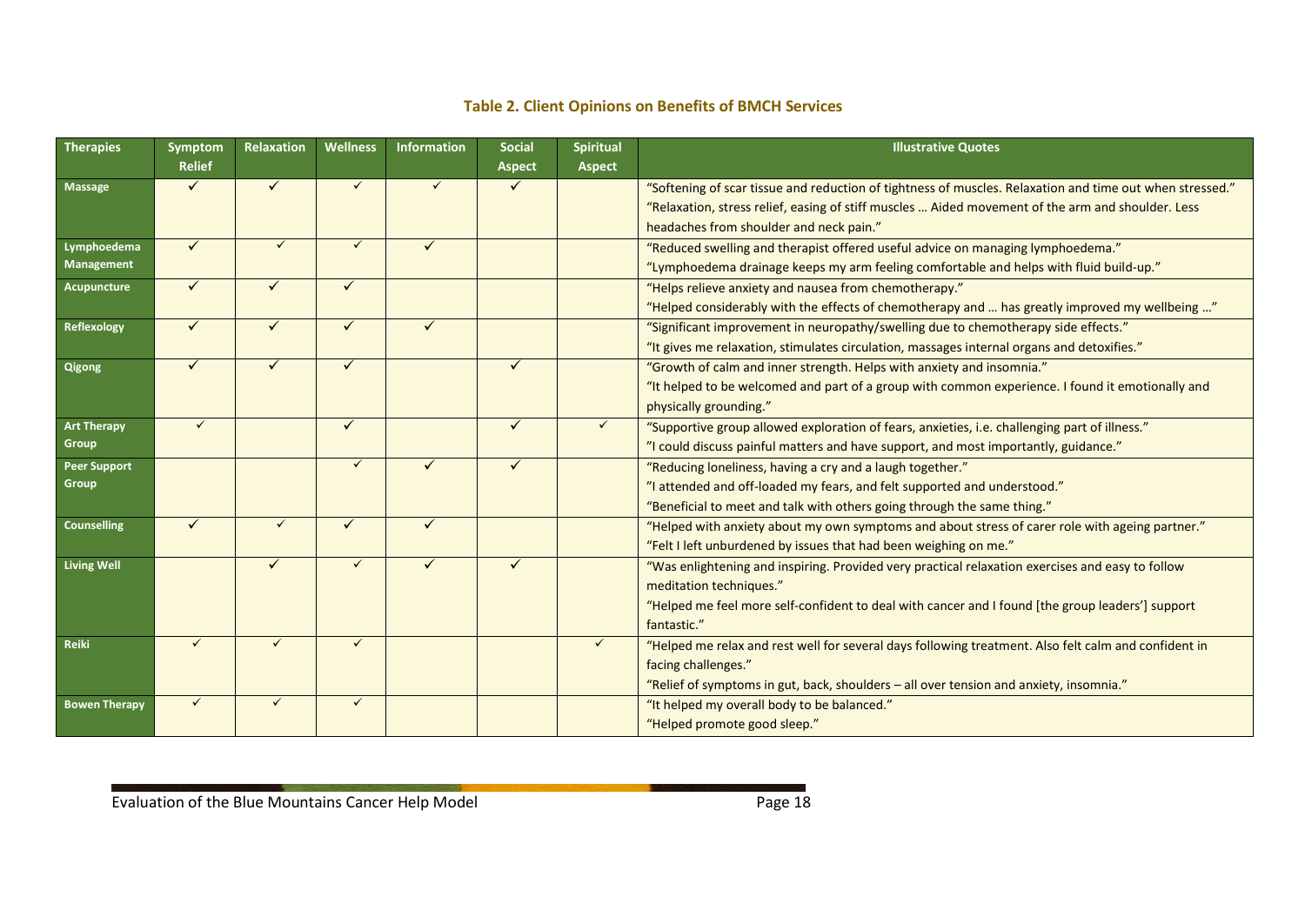### **Carer Perspective**

*"I like it that someone else is having input with the person I have been caring for; I am released …" (Carer)*

Twenty-eight carers, including 15 men and 13 women, returned the carers' survey. Of these, 12 (43%) were BMCH carer members, which meant that they were eligible for BMCH services themselves, and 16 (57%) were non-members. On the whole, the carers were younger than the clients, with people in the 46–64 age bracket making up 57% of respondents and those aged 65 or over making up 37%. Three (11%) were aged 18–45. As with the clients, the majority of carers (82%) lived in the upper Blue Mountains.

When asked about the benefits experienced by the person they cared for through involvement with BMCH, the carers' responses were similar to those reported by the clients surveyed. The carers were also asked what they had personally gained from BMCH. Carer benefits included therapeutic benefits for those who were BMCH members and had accessed therapies or counselling, as well as a lifting of the responsibility for providing support for a family member or close friend with cancer. Some found their own quality of life was enhanced (see Table 3). Only one of the 28 carers reported a problem; this was related to travel and distance.

| <b>Carer Benefit</b> | <b>Illustrative Quotes</b>                                                                                                         |
|----------------------|------------------------------------------------------------------------------------------------------------------------------------|
| Support              | "Excellent support  emotional, financial and medical."<br>"A great sense of support, knowing there was a 'go to' organisation that |
|                      | $\bullet$<br>would understand."                                                                                                    |
| Information          | "Good information on what to expect and that what she is experiencing is<br>normal for her condition."                             |
| Relief from Load     | "Peace of mind that we were actively adding management strategies to her<br>$\bullet$                                              |
|                      | treatment."                                                                                                                        |
|                      | "Reduced the pressure of having to have all the answers and being my                                                               |
|                      | partner's only sounding board."                                                                                                    |
|                      | "Having opportunities to be social has taken the pressure off [me] to facilitate<br>$\bullet$                                      |
|                      | these experiences. Our relationship can focus on mother-daughter "                                                                 |
| Quality of Life      | "The people and therapists I have met through BMCH have been affirming,                                                            |
|                      | supportive and life-enhancing - this has been encouraging for me."                                                                 |
|                      | "Involvement with people undergoing a major health crisis has changed my<br>$\bullet$                                              |
|                      | lifestyle and my priorities as to what is important in life."                                                                      |

#### **Table 3. Carer Opinions on Personal Benefits of Involvement with BMCH**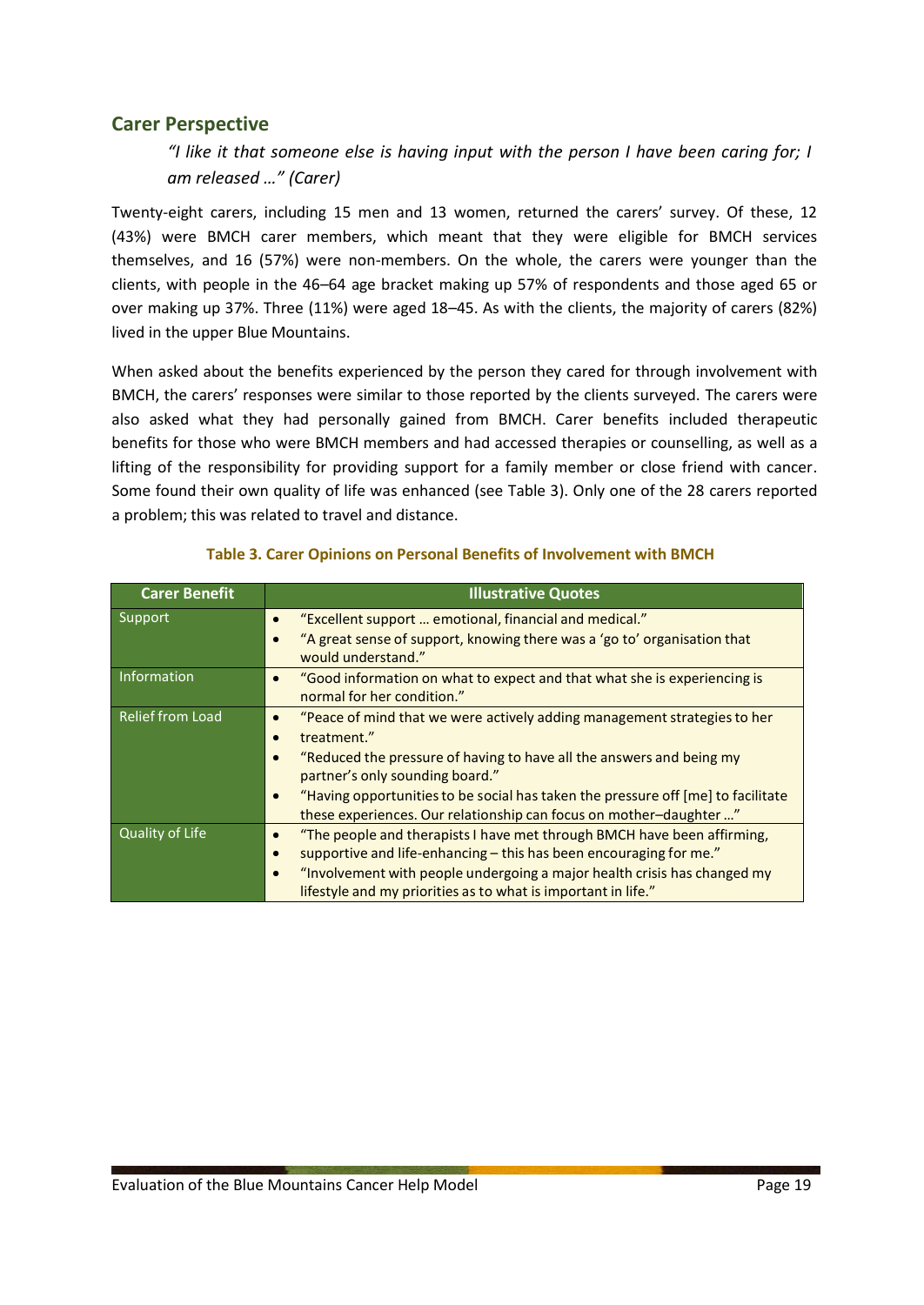## **Therapist Perspective**

*"Our clients find things like connection, information, role models, hope and support. They find a place to tell their stories, to be real, to be supported physically, emotionally and spiritually. They find a community to be part of." (BMCH Therapist)*

Therapist surveys were mailed to 26 therapists who had regularly seen BMCH clients during the 12 months prior to the evaluation and 20 responded, giving a participation rate of 77%. All were qualified within their speciality: 12 held certificates, 6 held diplomas, and 6 had bachelor degrees. Their length of practice ranged from one year to more than 30 years, with a median of 8 years.

The therapists reported a range of benefits to clients as a result of their involvement with BMCH, including increased connections and social support and access to affordable, wholistic care and complementary therapies (Table 4).

| <b>Perceived</b>      | <b>Illustrative Quotes</b>                                                                                                       |  |  |  |
|-----------------------|----------------------------------------------------------------------------------------------------------------------------------|--|--|--|
| <b>Client Benefit</b> |                                                                                                                                  |  |  |  |
| Connection/Support    | "[BMCH] offers a heart connection along with solid information and a way to be creatively<br>$\bullet$<br>involved"              |  |  |  |
|                       | "Dignity, respect, answers, comfort, relief, friendship, support, self-esteem, belonging."                                       |  |  |  |
| Wholistic approach    | "A local wholistic approach to complement their hospital care during pre and post<br>$\bullet$<br>medical/hospital treatments. " |  |  |  |
|                       | "Access, at affordable cost, to resources they may not otherwise have considered."<br>$\bullet$                                  |  |  |  |
| Therapeutic           | "Relief of their physical and emotional suffering and relief of side effects of cancer<br>$\bullet$<br>treatment drugs."         |  |  |  |
|                       | "Low-cost therapies that can assist in many and varied ways."<br>$\bullet$                                                       |  |  |  |
| Information           | "A first hand understanding of how complementary medicine can support them through<br>$\bullet$                                  |  |  |  |
|                       | all phases of the diagnosis, treatment and recovery."                                                                            |  |  |  |
|                       | "Referral to organisations that can help."<br>$\bullet$                                                                          |  |  |  |
| Life Enhancing        | "Greater resilience, both physically and mentally, to their experience and treatment of<br>$\bullet$<br>cancer."                 |  |  |  |

#### **Table 4. Therapist Opinions on Client Benefits of Involvement with BMCH**

The therapists themselves gained a lot from interaction with the BMCH clients, both personally and professionally. Personal gains included a sense of pride in assisting others, a sense of admiration for clients and a sense of community involvement. Over time, they developed their own skills and networks and increased their clinical knowledge about cancer (Table 5).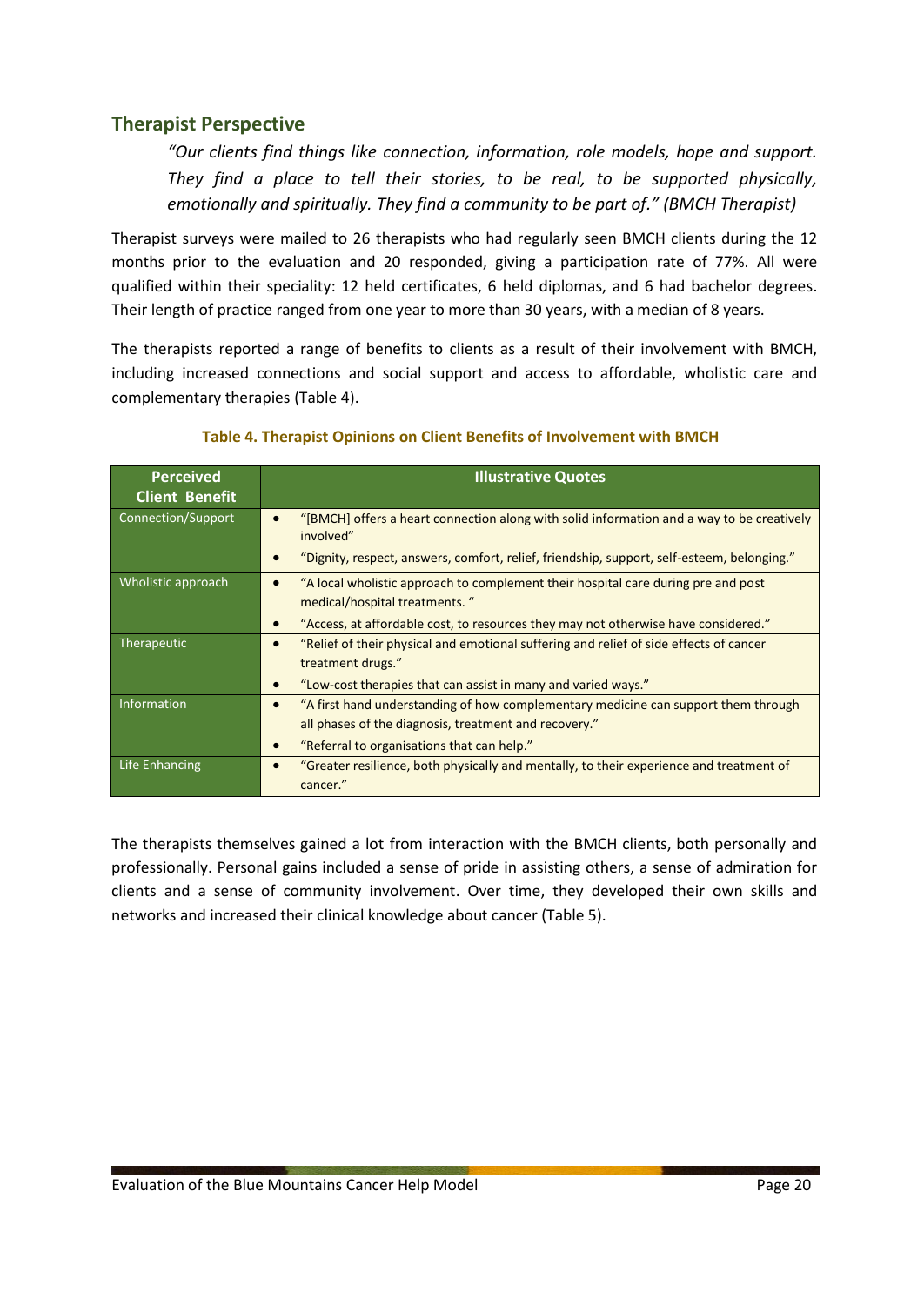#### **Table 5. Therapist Opinions on Gains for Themselves**

| <b>Therapist</b><br><b>Benefit</b> | <b>Illustrative Quotes</b>                                                                                                                                                                                                                                                                                            |
|------------------------------------|-----------------------------------------------------------------------------------------------------------------------------------------------------------------------------------------------------------------------------------------------------------------------------------------------------------------------|
| Honour/Privilege                   | "The opportunity to work with people at a very difficult time in their lives. It is an<br>honour to sit with people as they explore their hopes and fears."<br>"The privilege and rewards that come with treating those trying to cope physically,<br>emotionally and spiritually with a life-threatening illness."   |
| <b>Giving Back</b>                 | "The opportunity to give back after all the help I have had."                                                                                                                                                                                                                                                         |
| Understanding,<br>Skills &         | "Deeper understanding of issues related to life-threatening illness and its impact, including<br>grief."                                                                                                                                                                                                              |
| Experience                         | "Greater appreciation of the scope of issues people with cancer experience that in turn<br>require me to reflect and research how best to deliver [therapy] for their needs."<br>"Experience with a wide variety of client issues that challenge my skills and help<br>expand my knowledge and professional network." |

# **General Practitioner Perspective**

*The GPs interviewed recognised several potential benefits of the BMCH service model for patients with cancer. Access to complementary therapies was seen as a positive feature, with particular mention of the benefits flowing from massage and human touch. The social support and connection with others going through a similar experience was also seen as a major benefit.*

Nine GPs were interviewed, five female GPs and four males. Four GPs practised in the Blue Mountains and five in the Nepean area (Penrith to St Marys). Their length of time in general practice ranged from 1½ to 43 years. Of the nine, two were providing complementary therapies to their cancer patients; one was a qualified naturopath and the other was a qualified hypnotherapist. A third GP described herself as an "integrative medical practitioner".

Five of the nine GPs said that they were aware of BMCH and understood that BMCH treatments were offered alongside usual medical treatments, not as an alternative. All five had recommended or provided information about BMCH to their patients. When the four GPs who were not aware of BMCH were provided with information about the organisation, all but one (who was concerned about the distance to travel and cost) agreed the services offered could be of value to their patients.

Perceived benefits included access to complementary therapies, provided at home on occasion, social support and connection with others going through a similar experience. Some GPs thought that clients could gain from the positive outlook provided by BMCH, and a feeling of increased control over the body and mind. Others valued BMCH's education programs and professional support; knowing that information and support was available to help cope with the challenges of living with cancer if required.

All the GPs spoke at some point about patient safety; they agreed that community-based cancer support services should be provided by qualified therapists and used alongside mainstream cancer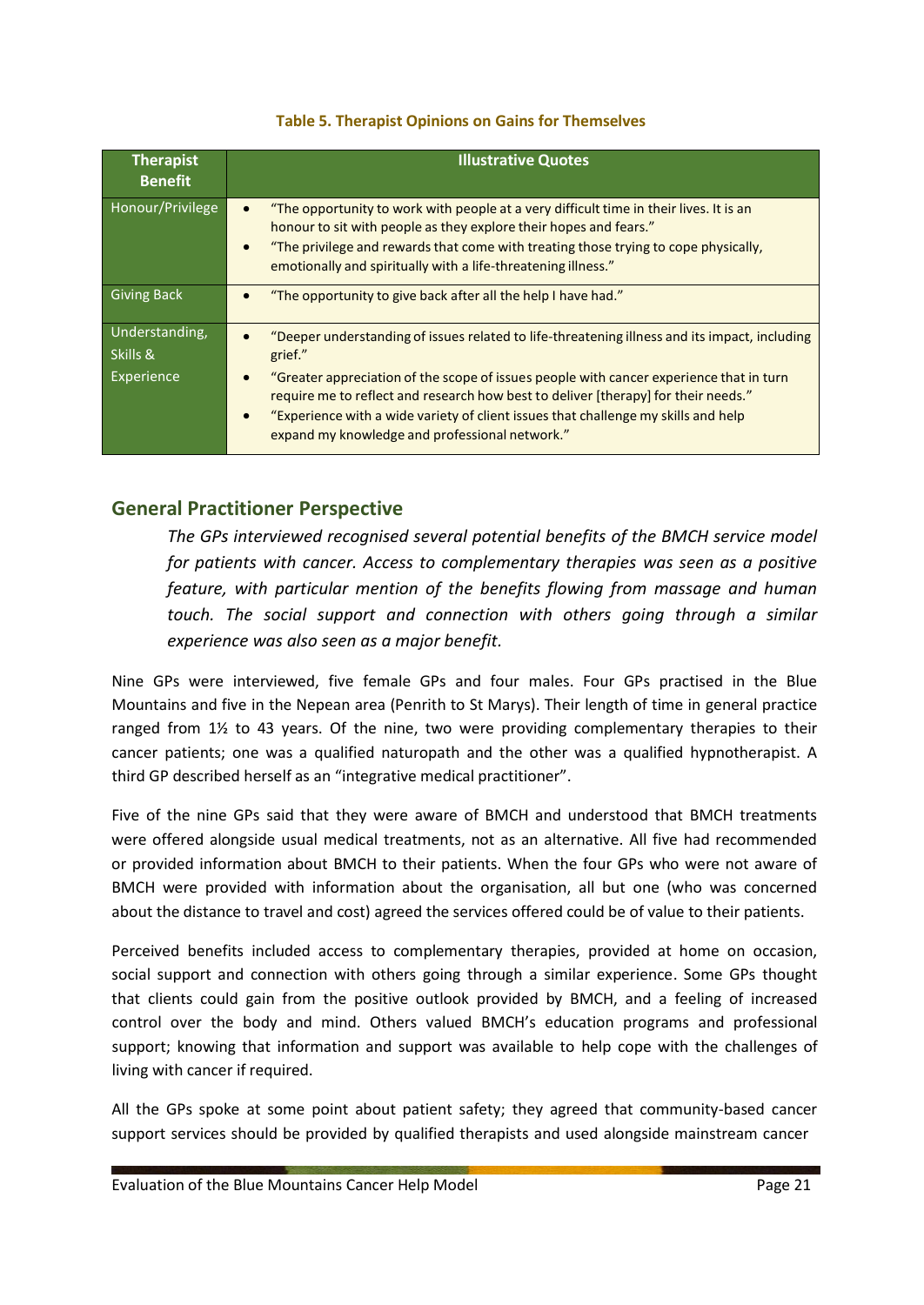treatments. One GP was concerned about the possible duplication of services, particularly in relation to oncology massage services. GPs whose practices were located in more socioeconomically disadvantaged suburbs were concerned about any cost to their patients.

# **Summary of Client Benefits**

Table 6 summarises the benefits experienced by BMCH clients from the perspective of clients, carers, therapists and GPs. The data are drawn from the survey questionnaires, focus groups and interview transcripts. An empty cell does not imply that the benefit did not exist; merely that it was not asked of, or reported by, the particular group of informants when describing client benefits. Overall, there was strong agreement about the range of benefits to clients.

| <b>Benefit</b>                                           | <b>Clients</b> | <b>Carers</b> | <b>Therapists</b> | <b>GPs</b> |
|----------------------------------------------------------|----------------|---------------|-------------------|------------|
| Social support and connection                            | $\checkmark$   | $\checkmark$  | ✓                 | ✓          |
| Access to a range of services                            | $\checkmark$   | $\checkmark$  | $\checkmark$      | ✓          |
| Wholistic approach                                       | $\checkmark$   |               | $\checkmark$      |            |
| Home visits                                              | $\checkmark$   |               |                   |            |
| Physical and mental wellbeing                            | $\checkmark$   | $\checkmark$  | $\checkmark$      |            |
| Symptom relief and stress reduction                      | $\checkmark$   | ✓             | ✓                 |            |
| Self-management skills and coping strategies             | $\checkmark$   | $\checkmark$  |                   |            |
| Sense of control and confidence                          | $\checkmark$   | $\checkmark$  |                   | ✓          |
| Positive experiences/life enhancing                      | $\checkmark$   | $\checkmark$  | $\checkmark$      | ✓          |
| Affordability - subsidised services and 'Quest for Life' |                | $\checkmark$  | $\checkmark$      |            |
| Information                                              | $\checkmark$   | $\checkmark$  | ✓                 |            |
| Complementary to medical treatment                       | ✓              | ✓             | $\checkmark$      |            |

### **Table 6. Summary of Reported and Observed Benefits to BMCH Clients**

# **Nepean Cancer Care Centre Perspective**

A total of 23 people at the NCCC participated in the survey out of 90 staff, giving a 26% response rate. Six medical specialists took part, six nurses, eight allied health practitioners and three others. Almost two-thirds (65%) of the staff surveyed had worked at the centre for five years or more.

Fifty per cent of the respondents were not aware of the existence of BMCH. Of those who were aware, 25% had recommended BMCH to their patients. However, potential for increasing recommendations exists with 64% reporting an interest in learning more about BMCH. Eighty-five per cent stated that providing information on the types of therapies provided by BMCH would make them more likely to recommend BMCH to their patients. Information regarding the qualifications of the therapists would also make NCCC staff more likely to recommend patients. Brochures as well as presentations and seminars about BMCH were thought to be the best means of conveying this information.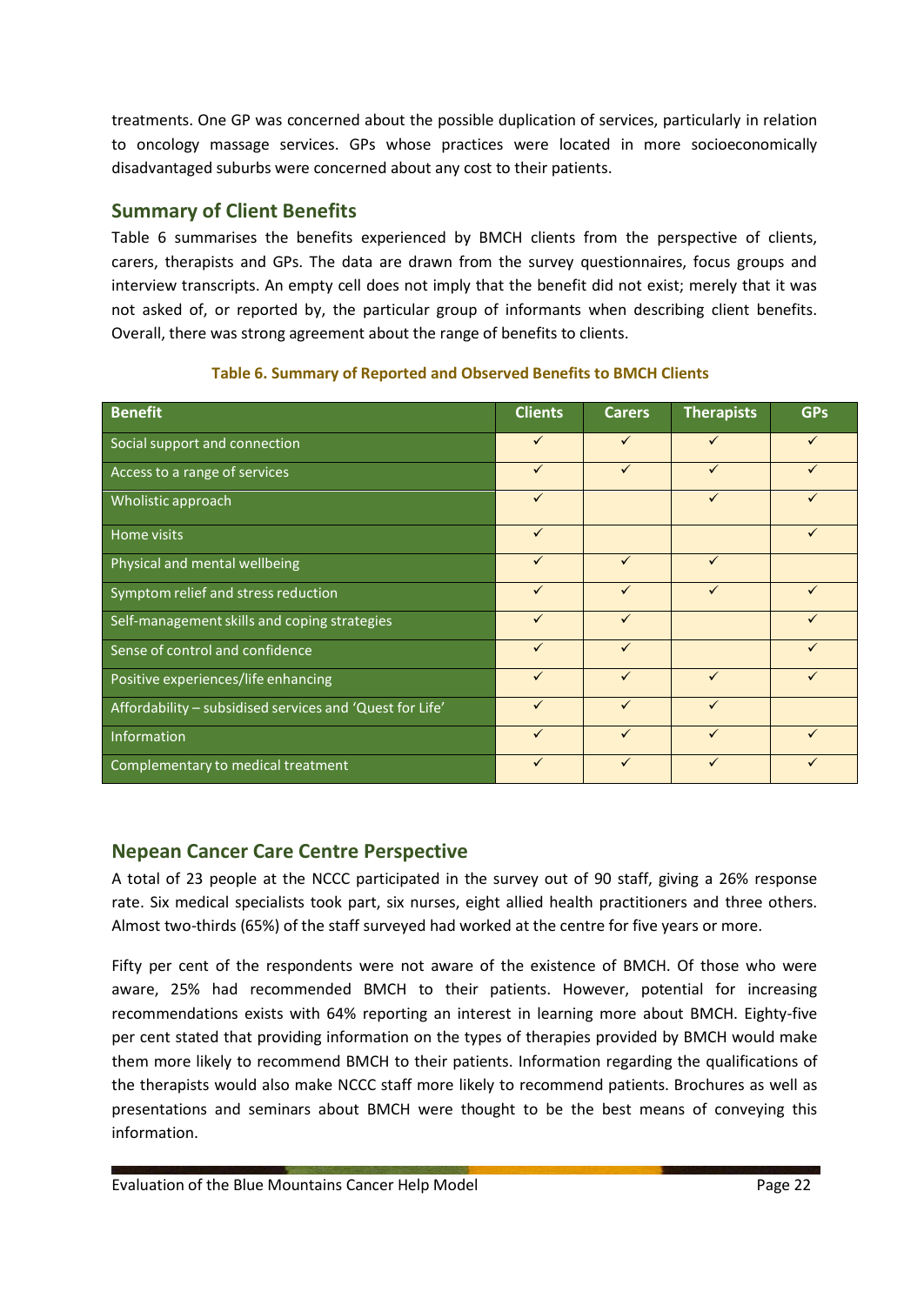When asked what services community-based cancer support centres should offer, 90% of NCCC staff believed peer support should be offered. This was followed by information for clients (75%), exercise classes (65%), and counselling (50%).

NCCC staff were asked their level of interest in recommending specific services currently offered by BMCH. Seventy eight percent reported an interest in recommending patients for support group services, 59% for meditation and 56% for information (see table 7).

| <b>Therapy</b>                       | <b>Not Interested</b> | <b>Unsure</b> | <b>Interested</b> |
|--------------------------------------|-----------------------|---------------|-------------------|
| Support groups (n=18)*               | 2(11%)                | 2(11%)        | 14 (78%)          |
| Meditation $(n=17)$                  | 3(18%)                | 4 (24%)       | 10 (59%)          |
| Information resources (n-18)         | 2(11%)                | 6(33%)        | 10 (56%)          |
| Individual/family counselling (n=16) | 3(19%)                | 6(38%)        | 7(44%)            |
| Lymphoedema management (n=18)        | 8(44%)                | 2(11%)        | 8(44%)            |
| Reiki (n=16)                         | 8(50%)                | 3(19%)        | 5(31%)            |
| Reflexology (n=16)                   | 8(53%)                | 3(20%)        | 4(27%)            |
| Oncology massage (n=16)              | 4 (25%)               | 8(50%)        | 4(25%)            |
| Living Well Program (n=18)           | 7(44%)                | 5(31%)        | 4(25%)            |
| Acupuncture (n=15)                   | 6(40%)                | 6(40%)        | 3(20%)            |

### **Table 7. NCCC Staff Interest in Recommending BMCH Services**

\* n indicates the number of NCCC survey respondents who answered that particular question.

# **Communication and Connections**

Better promotion of BMCH and its potential benefits to people living with cancer was identified as an important means of facilitating uptake of BMCH services by all groups of study participants those involved with BMCH, GPs and NCCC staff. In stakeholder discussions at the research workshop, improved communication was suggested as one of the key strategies for achieving an integrated and joined-up model of care without fragmentation or duplication.

# **Communication between clients and healthcare providers**

In the client survey, respondents were asked if they had discussed their use of the BMCH services, including complementary therapies, with their GP or specialist and, if so, if they were supportive. Open-text responses were coded into 'supportive', 'dismissive' or 'no comment'. Seventy-three per cent of clients had discussed the use of BMCH services with their GP and 61% with their specialist. In the majority of cases the doctors were supportive—82% for GPs and 76% for specialists. The following comments by clients are illustrative:

*"My GP is glad that I am taking care of myself and being surrounded by helpful people."*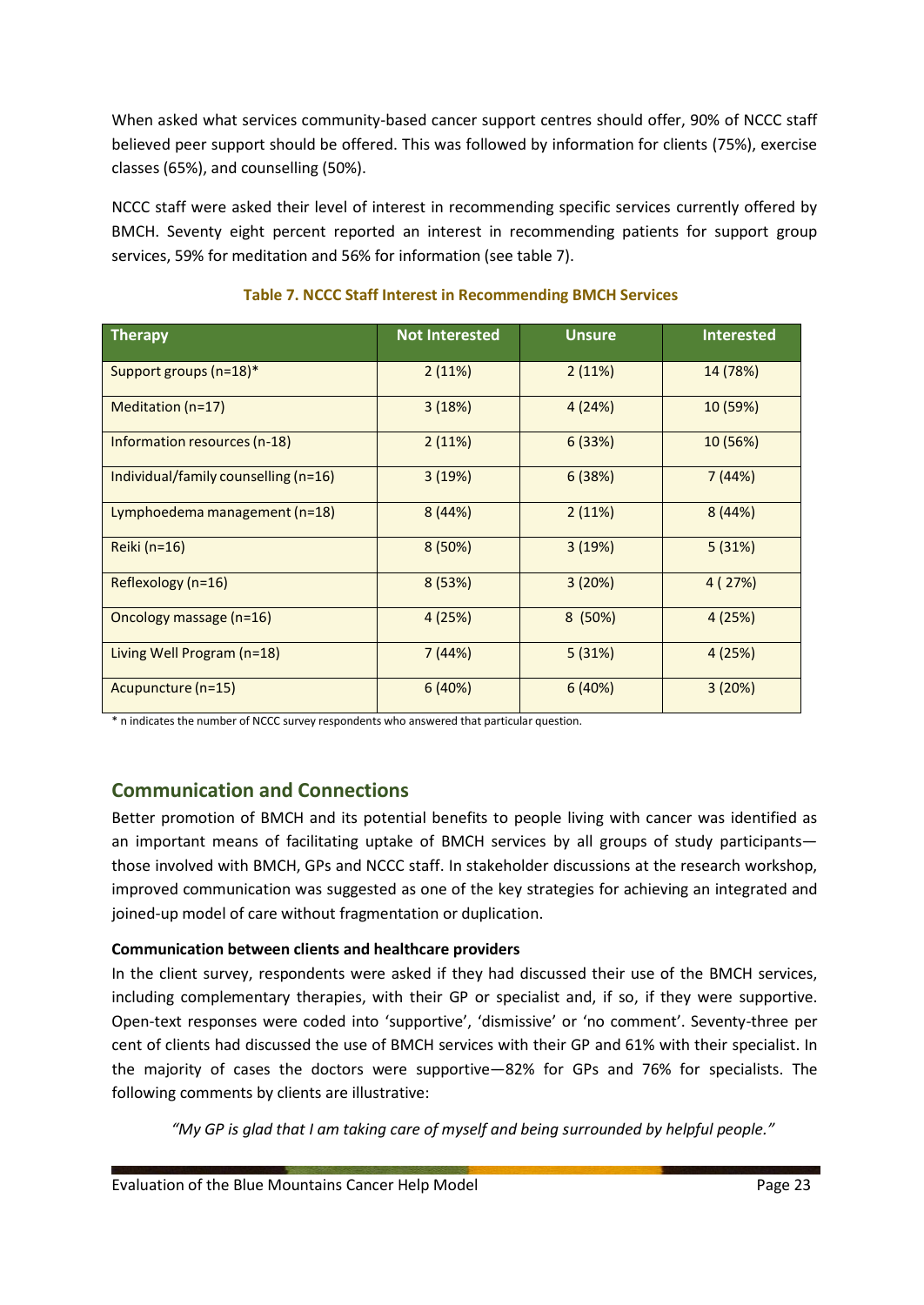*"Oncologist stated that improving wellbeing and health during chemo and surgery is very important to having a good outcome".*

Only 3% clients reported a dismissive response from their GP, while 8% reported that the specialist was dismissive. For example:

*"The GP appeared totally disinterested."*

*"My breast surgeon was very dismissive and couldn't see the benefits of massage."*

### **Communication between health professionals**

None of the therapists surveyed had communicated with a client's GP. However, 60% said such contact would be useful. The GPs interviewed also expressed willingness to communicate with therapists. Communication was cited most frequently by NCCC staff as a proposed means of working more closely in partnership with BMCH, followed by additional information on the service.

### **Connections with other services**

BMCH is very well connected in local community and has organisational partnerships with the Palliative Support Service in Lawson, the Nepean/Blue Mountains Prostate Cancer Support Group, the Bosom Buddies Breast Cancer Support Group, and the Pendragons Abreast Dragon Boating Group. It also has strong connections with other similar community-based cancer support services organisations such as Bloomhill Cancer Help, the Gawler Foundation and the Quest for Life Foundation. The BMCH Chief Executive Officer and her counterparts communicate regularly, sharing ideas and keeping their programs up to date.

# **Organisational Strengths and Challenges**

*"It's not just a job." (BMCH staff member)*

BMCH is a local community organisation which has grown from grass roots. Despite the large number of volunteers and a growing client base, the organisation retains an intimate environment. There is a welcoming approach to new members which is assisted by the affordable cost.

The Blue Mountains location was identified in the initial interviews as a major strength. People move to the Blue Mountains for the natural environment and the local community has an interest in health and wellness which is reflected in the relatively large number of complementary therapists practising in the area. The Blue Mountains is also well resourced with several community health centres and a community palliative care team. Another strength identified was the quality and commitment of the members. Many of the volunteers are ex-clients who have benefitted from BMCH services and seek to give back. They also bring the personal knowledge and understanding that comes with having experienced cancer in their own lives. The therapists have a strong belief in BMCH and are committed to it in the long term. As cancer affects people from all walks of life, people with a variety of skills are able to bring them to BMCH.

One of the challenges for BMCH is to build understanding about the organisation and the role community-based cancer support services, including complementary therapies, can play in helping people living with cancer and convey this to health professionals and the broader community.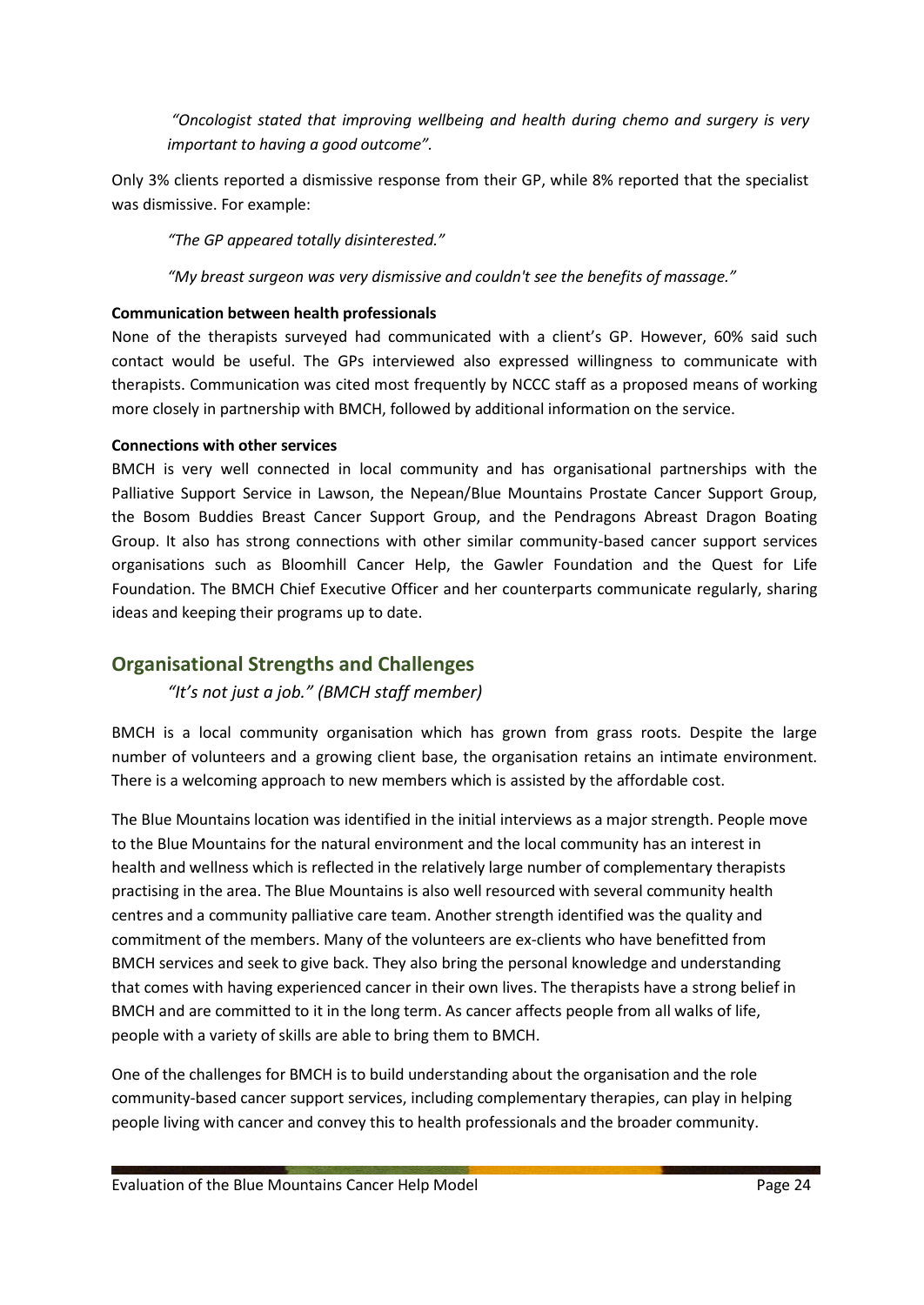Continuing collaboration with community organisations and increased integration with health services was seen as priority by BMCH directors.

As with any other organisation in the not-for-profit sector, ensuring sufficient resources is a continual struggle. Many people mistakenly assume that BMCH is funded by the Cancer Council and that it is well resourced. In fact, BMCH gets the majority of its income the proceeds from two opportunity shops and is under-resourced financially. Increasing fees to stay financially viable carries the risk of reducing affordability for clients. BMCH is heavily reliant on the skills and goodwill of volunteers, thus finding and training new volunteers is an ongoing activity. The BMCH board requires an injection of new, and younger, members to manage the organisation into the future. The organisation requires larger office premises.

Recent expansion of the organisation into the Nepean region provides an avenue for growth, but this must be achieved without damage to the successful BMCH model and without reducing services to the Blue Mountains region—BMCH's home. In particular, growth must be achieved whilst keeping the focus on the local community and retaining the personal touch.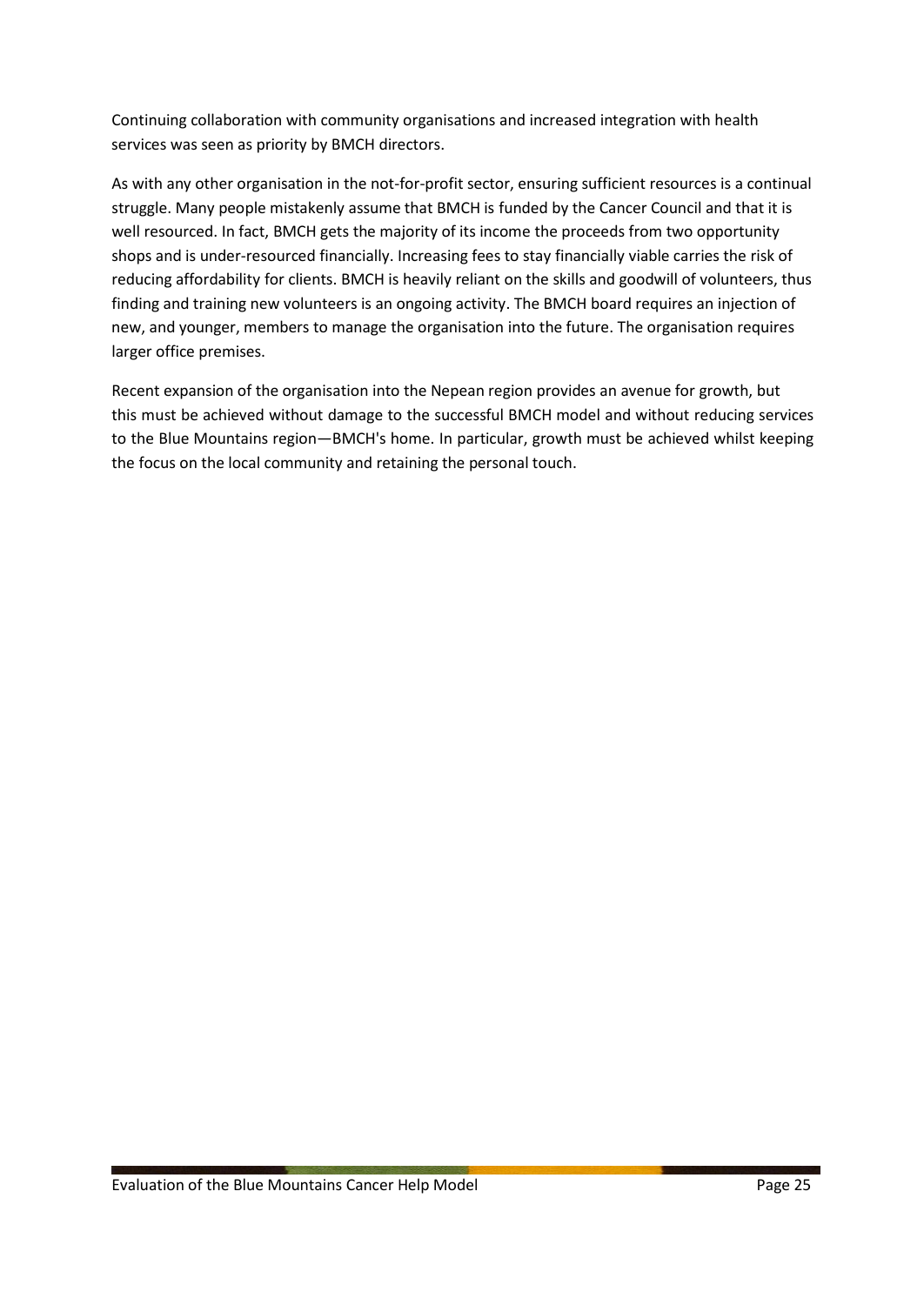# **Discussion**

## **Study Limitations**

Only nine GPs were interviewed and the response rate for the NCCC online survey was only 26%.

# **Summary of Findings**

The BMCH model has two key components: a service component and a funding component. BMCH is similar in its general philosophy, approach and the types of services offered to other Australian and international community-based cancer support services. The approach is one of wholistic care, acknowledging the need to address the physical, psychological, emotional and spiritual aspects of living with cancer. There is an emphasis on self-management and encouragement to make healthy dietary and lifestyle changes. BMCH activities are largely funded from the proceeds of two opportunity shops, supplemented by membership fees and money raised through special events and from sponsorships, donations and bequests. The organisation both supports and is supported by the local community. The pool of skilled and dedicated therapists is an enormous asset. Volunteers, many of whom are former BMCH clients or their relatives, make a major contribution. For some, their BMCH work is an opportunity to give back to the organisation and community.

Since its establishment in 2005, BMCH has developed into an effective, well-managed organisation, providing a range of services to people living with cancer and their families from a strong local community base. It has become a well-established entity in the Blue Mountains, with steadily increasing demand from people living in the Penrith LGA. However, the organisation's unique contribution in supporting the 'cancer journey' for clients and carers is not readily recognised by the general public or health professionals, and it is often confused with the Cancer Council.

Benefits reported by the BMCH clients and observed by others included connections and social support, information, access to a range of affordable therapies and programs, symptom relief and stress reduction, self-management skills and coping strategies, increased sense of control and confidence, and positive experiences. The wholistic approach, complementary to medical treatment was widely appreciated. Carer benefits included support and information, as well as a reduced carer load. Some found their own quality of life was enhanced. Only five clients and one of the carers surveyed reported difficulties or problems; these were to do with distance from home, lack of afterhours groups, the predominance of clients with breast cancer and the small number of male clients.

Roughly half of the healthcare providers who participated in the study were not aware of BMCH. However, when the BMCH services were explained, most could see the potential benefits for their patients and were interested in obtaining more information.

In the BMCH and healthcare provider interviews and at the research workshop, improved communication was identified as a key strategy for achieving an integrated model of care for people living with cancer with no fragmentation or duplication. This point is of relevance to communication between clients and healthcare providers and to communication between health professionals themselves. Communication between BMCH clients and healthcare providers about the use of BMCH services, and between BMCH therapists and healthcare providers, is important to ensure safe and effective treatment and to facilitate coordinated, client-centred care.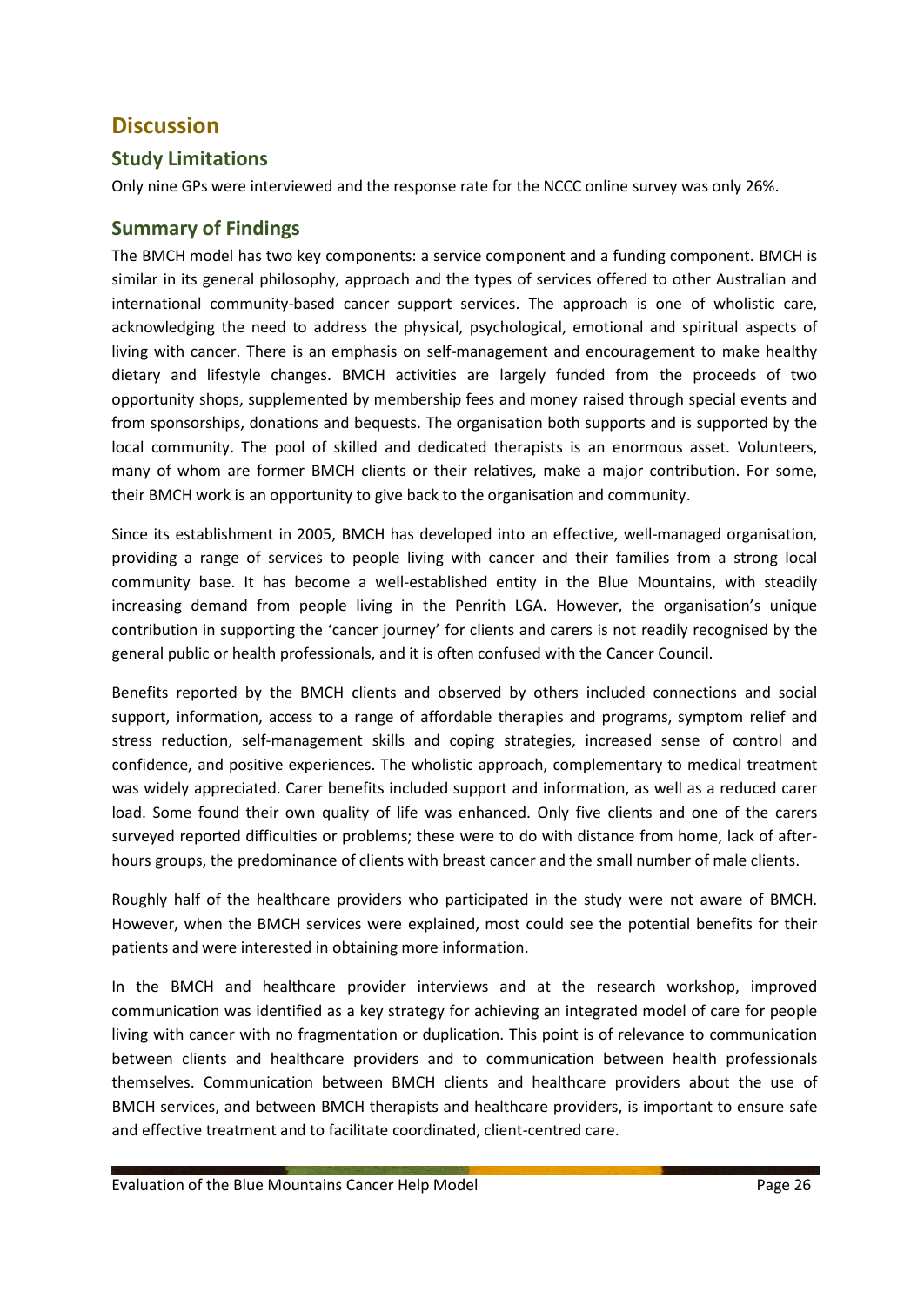Our research found an encouragingly high rate of disclosure of complementary therapy use to doctors compared with other Australian studies.<sup>14</sup> BMCH therapists, GPs and NCCC staff expressed an interest in greater communication. NCCC staff wanted more information about BMCH. The Australian medical community is becoming more accepting of a wholistic approach to cancer support and complementary therapies.<sup>14</sup> This trend is reflected in the number of integrative oncology and survivorship programs which have opened in major Australian cancer treatment centres in recent years. While the growth in hospital-based cancer support services is welcomed, the equally pressing need for community-based services should not be overlooked. Most of those established in Australia to date are dependent on donations and minimal client fees, as well as the generosity of their largely volunteer workforce, to provide much sought after services.

In view of the increasing rates of cancer diagnosis and survival and our ageing population, it is important that affordable cancer support is readily available to people living with cancer and their families and carers. Access to these services will also depend on healthcare providers being aware of such services and the benefits they offer so they can advise their clients appropriately. There is clearly a great need for evaluations of community-based cancer support services such as this one in order to inform both health care planners and providers of the individual and community outcomes.

A number of issues for further research and quality improvement were identified during this project. These included:

- What is required to address the isolation that may be felt by a person with an uncommon or rare cancer diagnosis;
- The needs of men living with cancer and their carers, and the barriers that prevent men accessing cancer support services;
- The long-term needs for support, information and services by cancer survivors who are now living longer, including the impact of a cancer diagnosis on career pathways, employment and future financial management issues;
- Demonstrating the benefits of complementary therapies and psychosocial interventions on quality of life using standardised measures, as well as investigating their cost effectiveness.

# **Future Directions and Recommendations**

After nine years, BMCH has reached a critical stage. The challenge for the future is to grow the organisation through the identification of sustainable funding and infrastructure support whilst retaining the core elements of model and keeping services affordable for all members. The recommendations below are based on the evaluation findings and discussions by stakeholders at the research workshop. Several, particularly those that pertain to BMCH internal operations, are already underway. Others will require coordinated effort by different groups of stakeholders.

*1. Use these evaluation findings to promote the benefits of community-based cancer support services and to advocate in the broader cancer environment for increased resources and funding to deliver safe, effective and wholistic services for all people living with cancer.*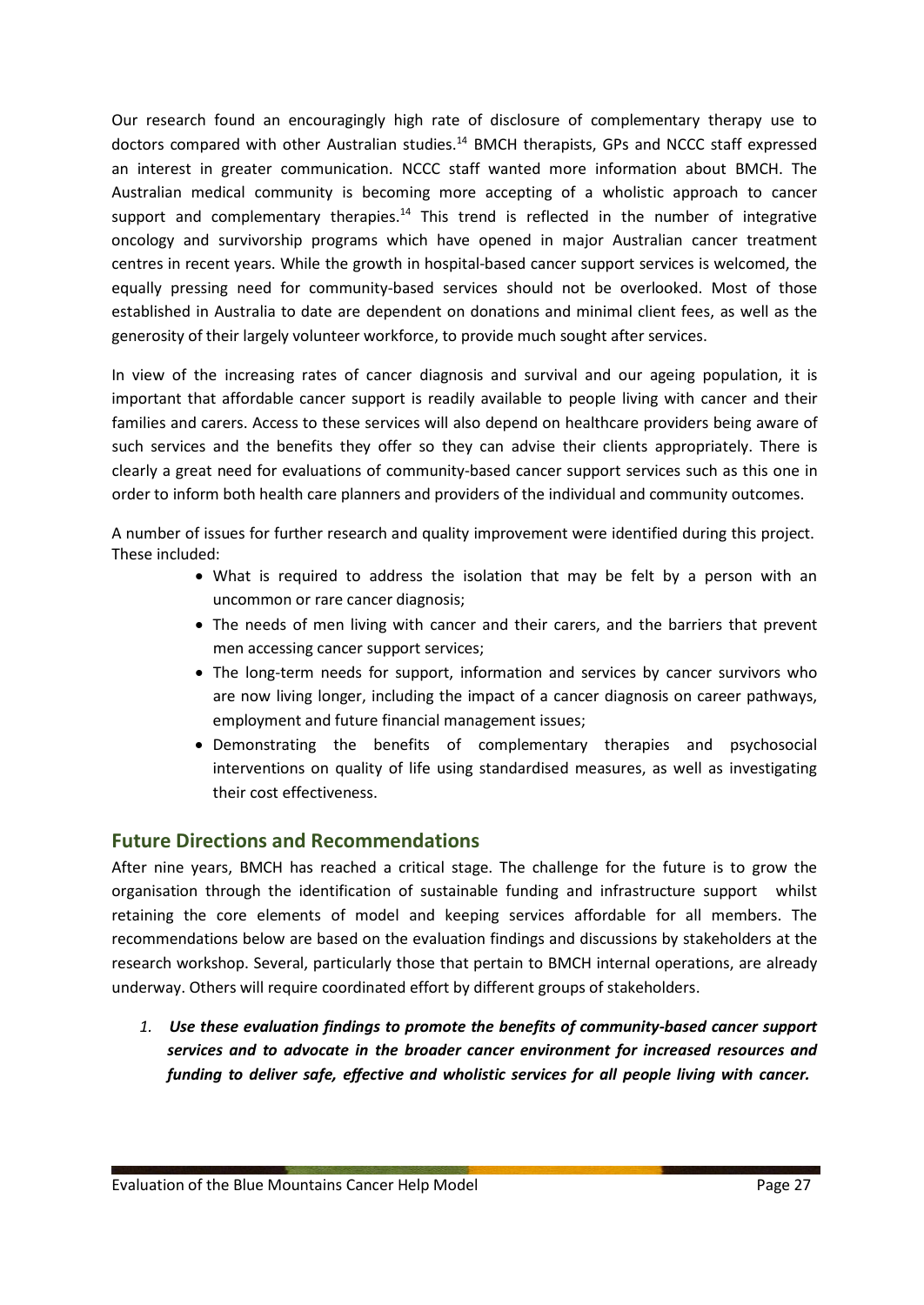There is an urgent need for increased awareness and recognition of the benefits of attending community-based cancer support services such as BMCH. In particular, acknowledging the benefits of a wholistic approach that promotes health and wellbeing during and after cancer treatment with focus on self-management and healthy lifestyle. Strategic partnerships with non-government organisations, government departments and agencies and the private sector at the local, state and national levels will strengthen advocacy efforts.

### 2. *Improve awareness and knowledge of the BMCH service amongst local healthcare providers.*

Roughly half of the primary and specialist healthcare providers who participated in this study were unaware of the BMCH, however after an explanation most could see the potential benefits for their patients and were interested in obtaining more information. General information should emphasise the benefits to clients and carers of social connectedness, education and increased self-management skills. Detailed information about the different complementary therapies and the evidence supporting their use in cancer support would assist in addressing concerns about safety and efficacy and increase the likelihood of recommendations to BMCH.

As the local cancer treatment, NCCC is a crucial source of information for many patients and their families, particularly in the early stages after diagnosis. Developing a relationship with NCCC so that clinicians are more confident in recommending BMCH to patients would increase awareness of the service. Information about BMCH should also be disseminated in general practices and other health and community settings in the region.

### **3.** *Develop strategies to improve communication between BMCH therapists and local healthcare providers and to support coordinated, client-centred care.*

Good communication between health care providers is essential to coordinated and integrated patient care. BMCH therapists expressed a desire to communicate with GPs and GPs expressed a willingness to increase communication with BMCH. At present there is no formal communication between BMCH therapists and GPs. Increased use of Team Care Arrangements currently funded under the Chronic Disease Management Medicare items could be one way to improve communication. Team Care Arrangements involve obtaining permission from the patient to contact all providers involved in their health care, and providers are required to provide feedback on the patient's progress.

Improved communication was the suggestion most frequently made by NCCC staff surveyed as a means to develop an improved working partnership between NCCC and BMCH. Collaborating with other services on suitable referral pathways to support the continuum of care should be priority for BMCH.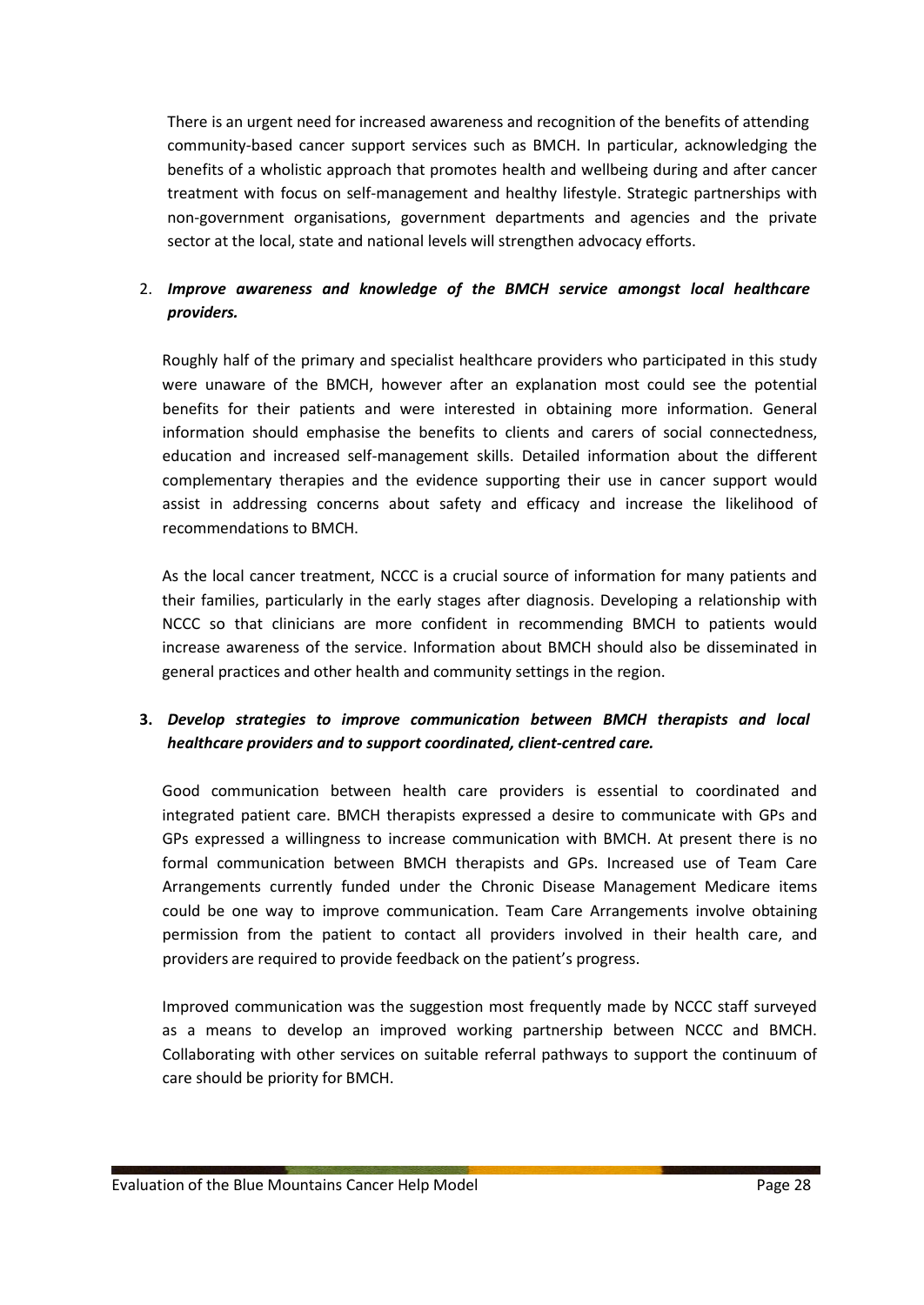### *4. Develop strategies to promote BMCH to clients and carers by increasing brand awareness in the local community, including ways to engage more male clients and carers*

Many people confuse BMCH with the Cancer Council, a much large state-based nongovernment organisation. BMCH needs to build understanding about the organisation's focus on service delivery to the local community and the role community-based cancer support services, including complementary therapies, can play in helping women and men living with all types of cancer.

Currently, male membership in BMCH is low. Suggestions for attracting increased male involvement made at the stakeholder workshop included altering the brand image to make it more appealing to men, establishment of group activities which may be appealing to men or even the engagement of an ambassador from a sporting code. Father research is needed here.

### *5. Promote consumer-driven health research and consumer involvement in all primary health care research and evaluation.*

The benefits of active consumer participation in health research and service development are increasingly being recognised. As demonstrated in this consumer-led research project, the knowledge that consumers bring based on their lived experience is invaluable in all stages of project planning, development and implementation. A collaborative, capacity-building approach, with all the researchers learning from each other, works well.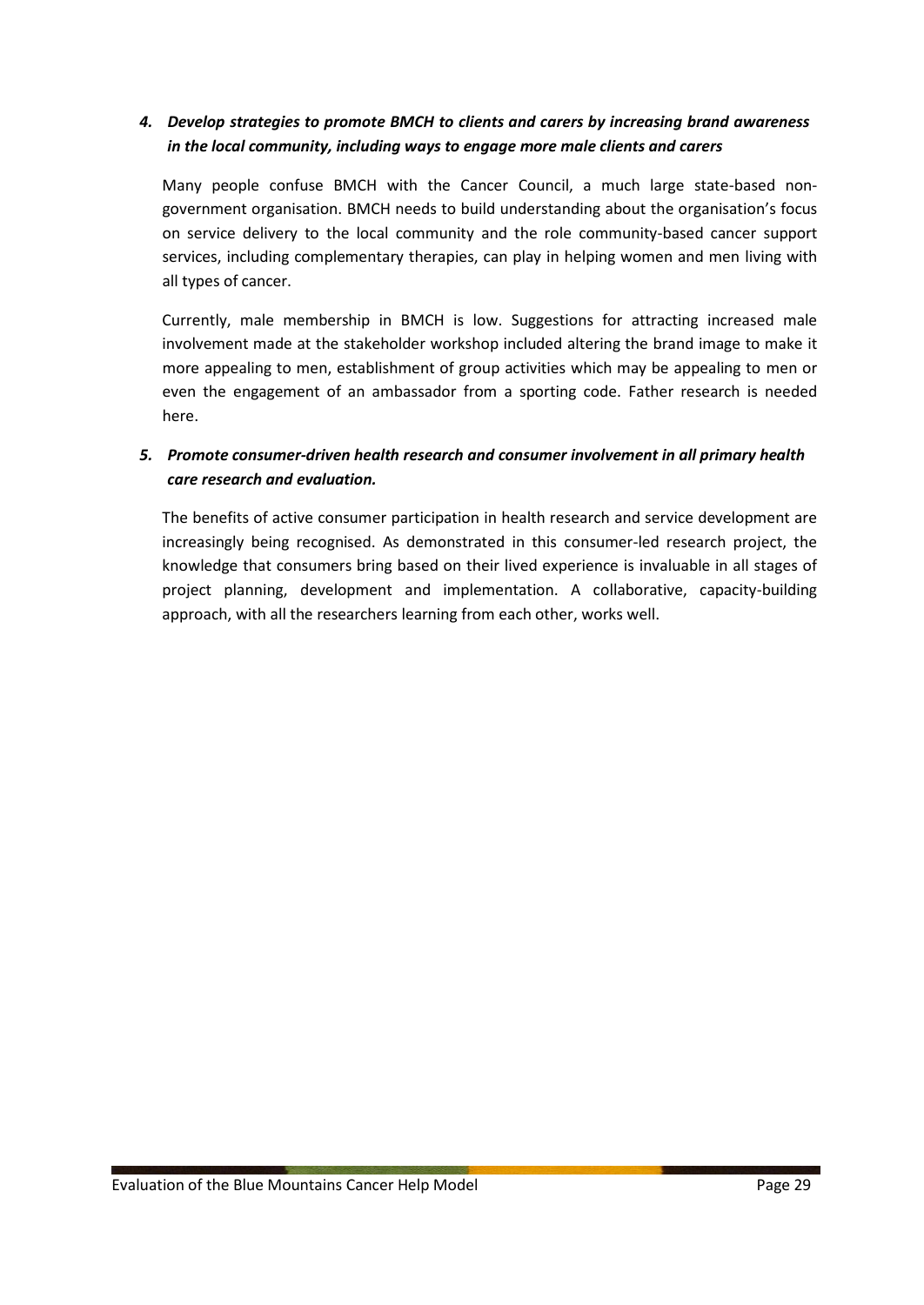# **References**

- 1. *Cancer in Australia: an overview 2012*. [http://www.aihw.gov.au/publication](http://www.aihw.gov.au/publication-detail/?id=60129542359)[detail/?id=60129542359](http://www.aihw.gov.au/publication-detail/?id=60129542359) (Accessed July 2014)
- 2. Australia Institute of Health and Welfare (2012). *Cancer incidence projections: Australia, 2011 to 2020*. Cancer Series no. 66 Cat. No. CAN 62. Canberra: AIHW.
- 3. Australian Institute of Health and Welfare (2012). *Cancer survival and prevalence in Australia: period estimates from 1982 to 2010*. Cancer Series no. 69. Cat no. CAN 65. Canberra: AIHW.
- 4. The Gawler Foundation website.<http://www.gawler.org/> (Accessed July 2014)
- 5. Bloomhill Cancer Help website[. http://www.bloomhill.com.au/](http://www.bloomhill.com.au/) (Accessed July 2014)
- 6. Quest for Life Foundation website. <http://www.questforlife.com.au/> (Accessed July 2014)
- 7. SolarisCare Cancer Support Centre website.<http://solariscare.org.au/> (Accessed July 2014)
- 8. Olivia Newton-John Cancer & Wellness Centre website. [http://oliviaapphttp://www.](http://oliviaapphttp/www.%20questforlife.com.au/eal.com/) [questforlife.com.au/eal.com/](http://oliviaapphttp/www.%20questforlife.com.au/eal.com/) (Accessed July 2014)
- 9. Chris O'Brien Lifehouse website.<http://www.mylifehouse.org.au/> (Accessed July 2014)
- 10. Seely DM, Weeks LC & Young S (2012). A systematic review of integrative oncology programs. *Current Oncology*, 19(6), 336–361.
- 11. Senate Community Affairs Reference Committee (2005). *The Cancer Journey: Informing Choice*. Viewed 15 May 2013, available at [http://www.aph.gov.au/Parliamentary\\_Business/Committees/Senate\\_Committees?](http://www.aph.gov.au/Parliamentary_Business/Committees/Senate_Committees) url=clac\_ctte/completed\_inquiries/2004-07/cancer/report/index.htm
- 12. Gillespie J, Leeder S, Paul T, Russell H & Usherwood T (2012). *A Report on the Health Needs of the Nepean-Blue Mountains Medicare Local Area*. Sydney: JustHealth Consulting & Menzies Centre for Health Policy.
- 13. *Blue Mountains Cancer Help Annual Report 2013*.
- 14. National Health and Medical Research Council (2014). *Talking with your patients about Complementary Medicine: A Resource for Clinicians*.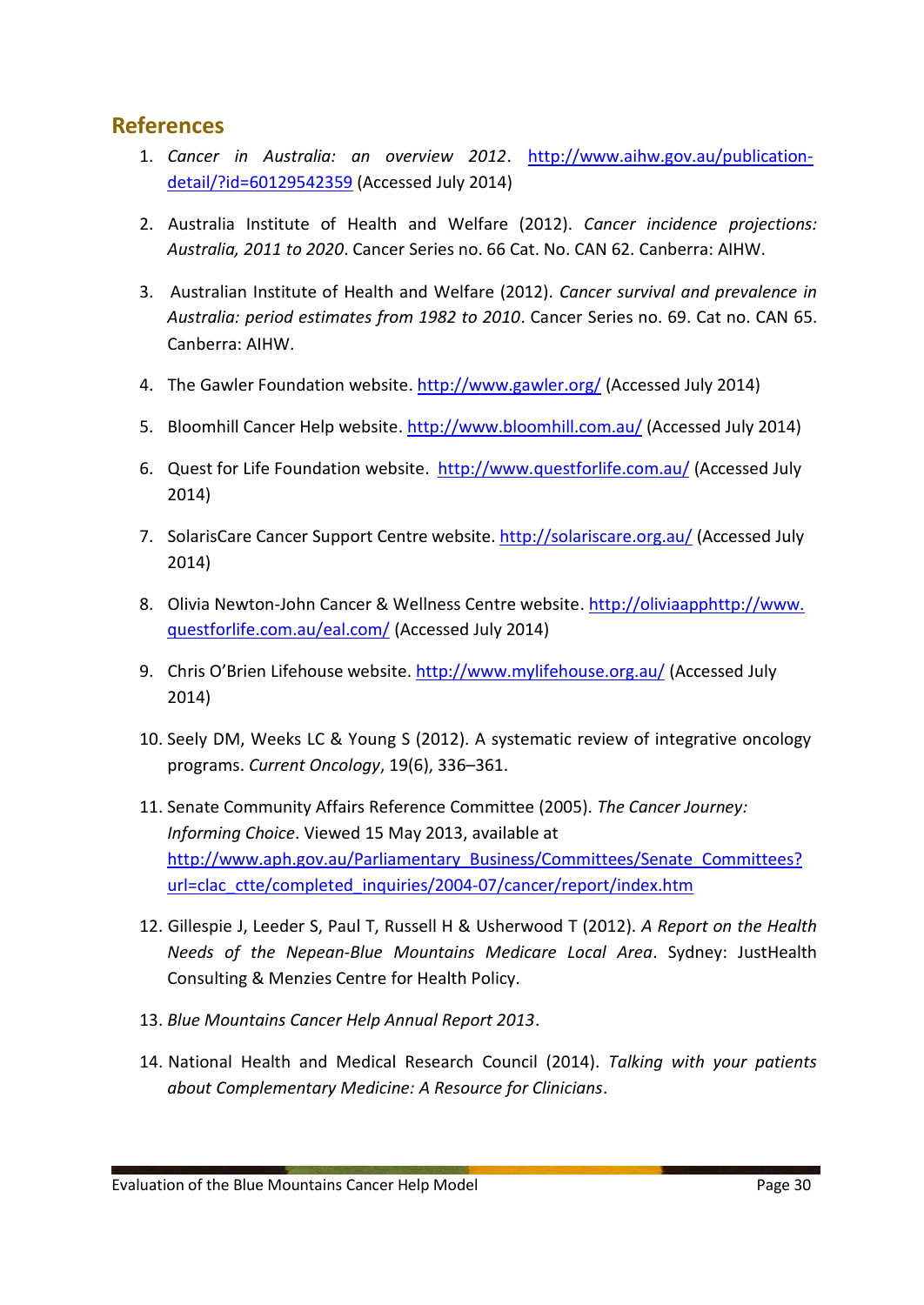# **Glossary**

**ACUPUNCTURE:** A traditional form of Chinese medicine in which fine, sterile needles are inserted into points along the energy channels in the body to re-balance energy and reduce symptoms related to cancer treatments.

**ART THERAPY:** A form of psychotherapy, in which participants create pieces of visual art to help them express their feelings in a non-verbal way, and which helps reduce tiredness, anxiety, pain and depression. Artistic talent is not necessary for people to benefit.

**BOWEN THERAPY:** A very gentle and relaxing therapy that consists of gentle rolling moves on the skin over muscle, tendons and ligaments in the body.

**COUNSELLING:** Allows exploration of problems and emotions in a safe, objective environment, helping to improve self-esteem, communication, relationships and decision making. A counsellor can simply provide a non-judgemental 'listening ear' to allow the client to talk through events that are causing confusion, grief, anxiety, guilt or conflicting emotions**.**

**GROUP THERAPIES:** 'General Support', 'Meeting the Challenge' and 'Art Therapy' groups are conducted regularly, providing emotional and psychological support for clients and carers in a group setting.

**'LIVING WELL WITH CANCER' PROGRAM:** Consists of 12 weekly sessions, conducted twice annually, to meet and help overcome the challenges of cancer. Sessions cover mindfulness and meditation practice, anti-cancer nutrition, understanding the body's capacity to heal itself, healthy emotions, pain management, and the connection between mind and body in relation to health.

**LYMPHOEDEMA MANAGEMENT:** Lymphatic drainage is a type of gentle massage which is intended to encourage the natural drainage of the lymph from the tissues of the body, and may assist in either the management of/or reduction of the risk of lymphoedema. Lymphoedema commonly occurs following breast or prostate surgery where glands are also removed.

**MASSAGE:** Reduces pain, fatigue, anxiety, depression, and nausea. Gentle touch is essential when clients are undergoing cancer treatment or recovering from it. All BMCH massage therapists are oncology trained.

**QIGONG:** A mind-body approach that uses physical activity and meditation to harmonise the body, mind and spirit. Medical Qigong for health and healing consists primarily of physical movements and breathing exercises combined with meditation.

**REFLEXOLOGY:** A type of bodywork where the practitioner massages zones on the feet that relate to different parts of the body. By pressing on reflex points, energy meridians are unblocked, relieving many symptoms, including nausea and fatigue.

**YOGA:** Classical Hatha Yoga combines gentle movements with the breath to relax and calm mind, body and spirit.